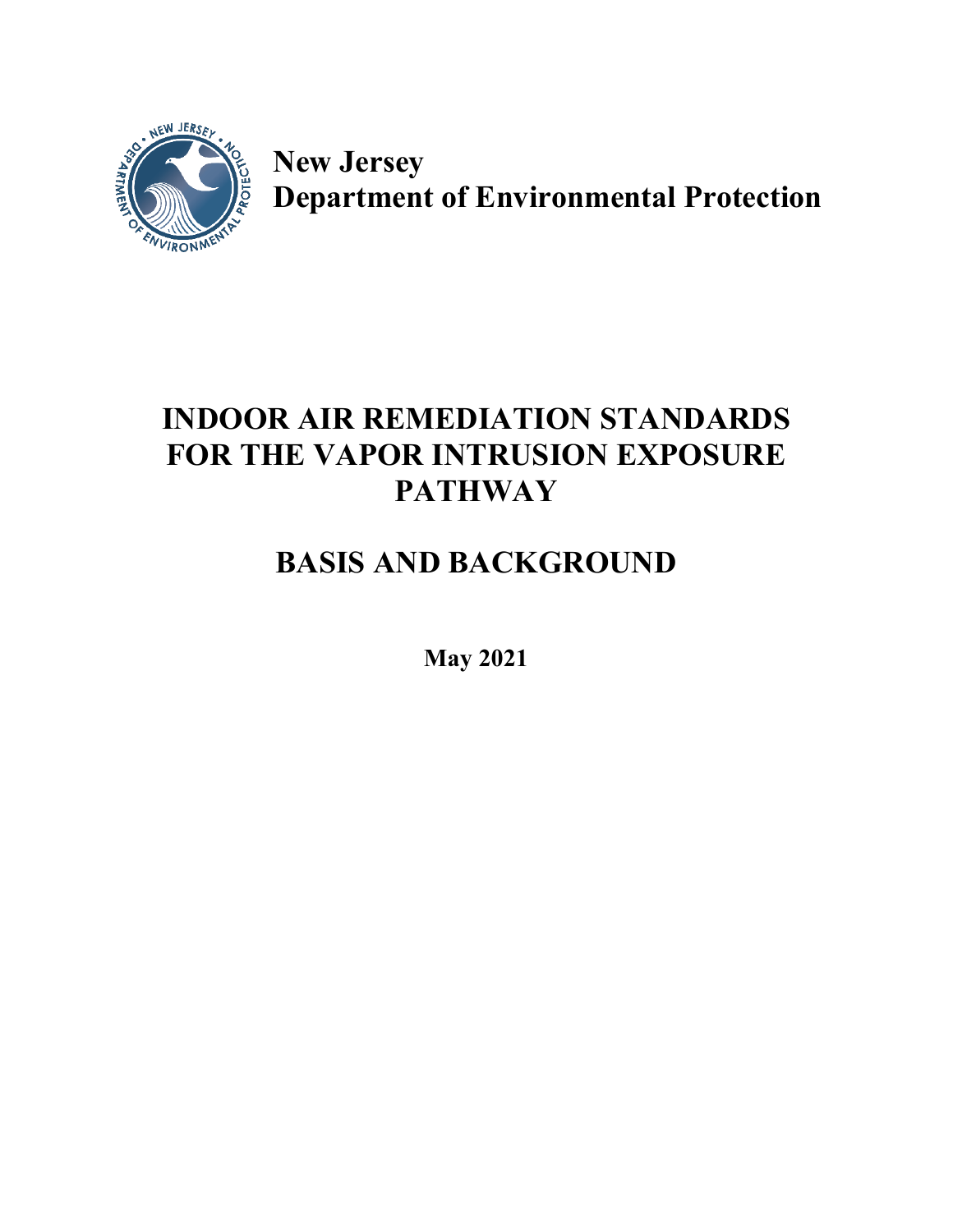## **Table of Contents**

| Methodology for Developing the Indoor Air Remediation Standards<br>2. |                                                                                  |  |
|-----------------------------------------------------------------------|----------------------------------------------------------------------------------|--|
|                                                                       |                                                                                  |  |
|                                                                       |                                                                                  |  |
|                                                                       |                                                                                  |  |
|                                                                       |                                                                                  |  |
|                                                                       |                                                                                  |  |
|                                                                       |                                                                                  |  |
|                                                                       |                                                                                  |  |
|                                                                       |                                                                                  |  |
|                                                                       |                                                                                  |  |
|                                                                       |                                                                                  |  |
|                                                                       | 3. Indoor Air Remediation Standards for the Vapor Intrusion Exposure Pathway  10 |  |
|                                                                       | 3.1. Determination of Indoor Air Remediation Standards for the                   |  |
|                                                                       |                                                                                  |  |
|                                                                       |                                                                                  |  |
| 4.                                                                    | Alternative Remediation Standards (ARS) for Indoor Air for the                   |  |
|                                                                       |                                                                                  |  |
| 5.                                                                    | Interim Indoor Air Remediation Standards for the Vapor Intrusion                 |  |
|                                                                       |                                                                                  |  |
|                                                                       |                                                                                  |  |

### **Tables**

| Table 2 Indoor Air Remediation Standards for the Vapor Intrusion<br>Exposure Pathway - Residential $(\mu g/m^3)$ (All numeric values |  |
|--------------------------------------------------------------------------------------------------------------------------------------|--|
| Table 3 Indoor Air Remediation Standards for the Vapor Intrusion<br>Exposure Pathway - Nonresidential $(\mu g/m^3)$ (All numeric     |  |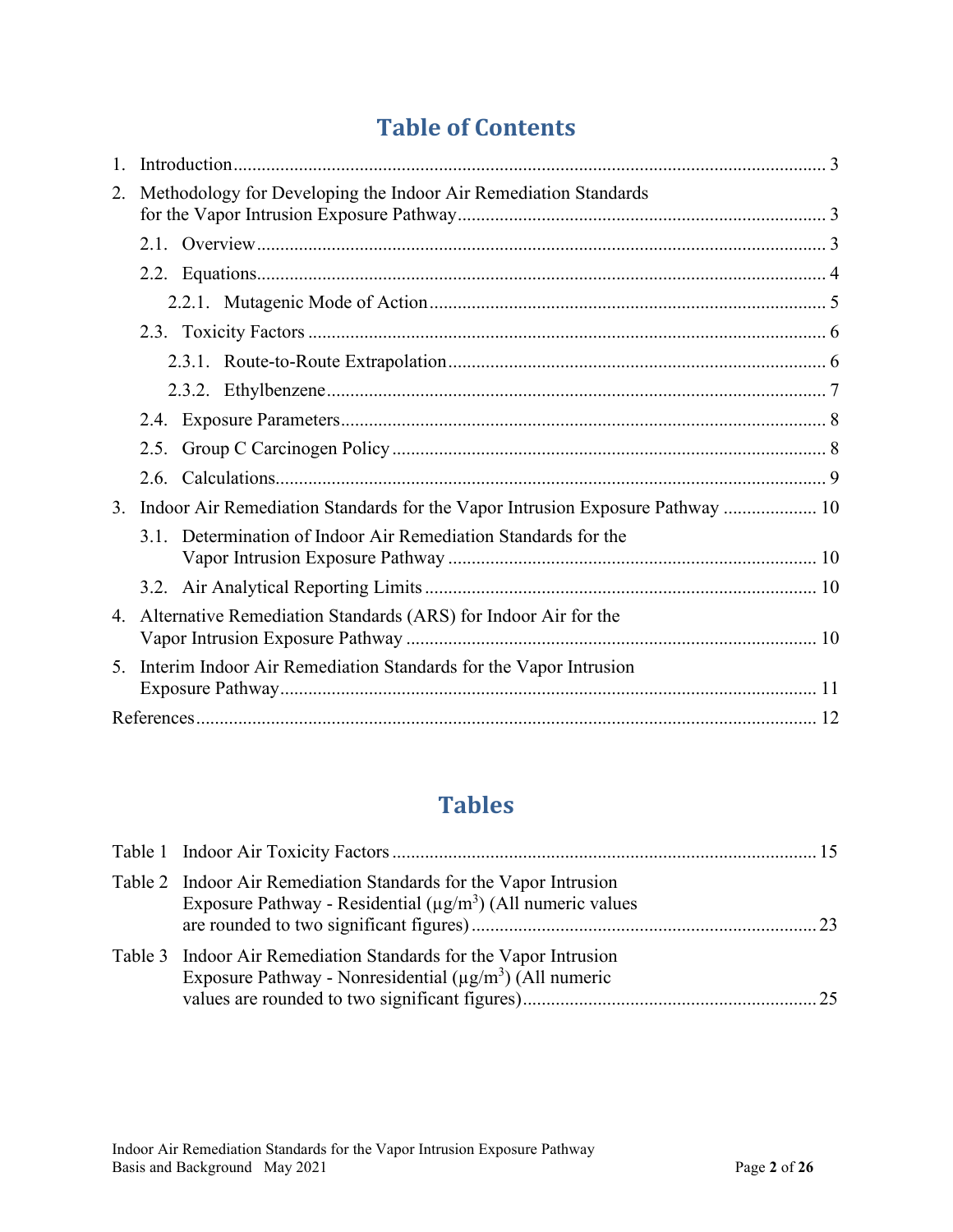#### <span id="page-2-0"></span>**1. Introduction**

The Department utilizes the risk-based approach outlined in the United States Environmental Protection Agency's (USEPA's) *Risk Assessment Guidance for Superfund, Part F: Supplemental Guidance for Inhalation Risk Assessment* (RAGS Part F) (USEPA 2009) in the development of the Indoor Air Remediation Standards (IARS) for the vapor intrusion (VI) exposure pathway. VI is defined as the migration of volatile chemicals from the subsurface into overlying buildings (USEPA 2002). VI has the potential to adversely impact the health of building occupants through possible chronic inhalation of elevated levels of volatile contaminants migrating into the building from contaminated soil, soil gas and/or ground water.

The purpose for promulgating the IARS is to codify in regulations indoor air levels to be used in the evaluation and remediation of the VI exposure pathway at contaminated sites. The IARS list of contaminants is based on those constituents included in the USEPA Volatile Organic Compounds (VOC) Target Compound List (TCL) and the NJDEP-SRP Low Level USEPA TO-15 Air Analytical Method. Naphthalene IARS are included consistent with the analytical requirements outlined in Section 2.1(c) 3 of the *Technical Requirements for Site Remediation* (N.J.A.C. 7:26E**).** As mandated by the *Brownfield and Contaminated Site Remediation Act* (N.J.S.A. 58:10B-1 et seq.), an incremental lifetime cancer risk of  $1 \times 10^{-6}$  and a Hazard Quotient (HQ) of 1 are used in the calculation of the standards. The IARS for the VI exposure pathway include both residential and nonresidential values. Pursuant to the *Remediation Standards* (N.J.A.C. 7:26D-5), the residential and nonresidential IARS shall be used as default standards for the VI exposure pathway. An Alternative Remediation Standard (ARS) for indoor air may be developed on a site-specific basis pursuant to N.J.A.C. 7:26D-8 and Appendix 9.

Compliance with the IARS and ARS for indoor, along with the evaluation of the VI exposure pathway using the associated vapor intrusion screening levels (VISL), follows those procedures outlined in applicable Departmental guidance/regulations including but not limited to: the *Vapor Intrusion Technical (VIT) Guidance* (Version 5.0), *Technical Requirements for Site Remediation* (N.J.A.C. 7:26E), and the *Technical Guidance for the Attainment of Remediation Standards and Site-Specific Criteria*. The above Departmental guidance and regulations may be accessed at <http://www.state.nj.us/dep/srp/regs/> or [https://www.nj.gov/dep/srp/guidance/.](https://www.nj.gov/dep/srp/guidance/) Contacts for technical questions regarding the IARS and the VI exposure pathway can be found at [http://www.nj.gov/dep/srp/guidance/vaporintrusion/vicontacts.htm.](http://www.nj.gov/dep/srp/guidance/vaporintrusion/vicontacts.htm)

#### <span id="page-2-1"></span>**2. Methodology for Developing the Indoor Air Remediation Standards for the Vapor Intrusion Exposure Pathway**

#### <span id="page-2-2"></span>**2.1. Overview**

The residential and nonresidential IARS for the VI exposure pathway represent the higher of the contaminants' indoor air human health-based criteria and the contaminants' analytical reporting limits (RL). The indoor air health-based criterion for each contaminant is determined as the more stringent of the cancer and non-cancer based value. Calculation of the indoor air human health-based criteria follows the risk-based air equations and input parameters presented in the USEPA Regional Screening Level (RSL) Tables that are consistent with USEPA's RAGS Part F (USEPA 2009).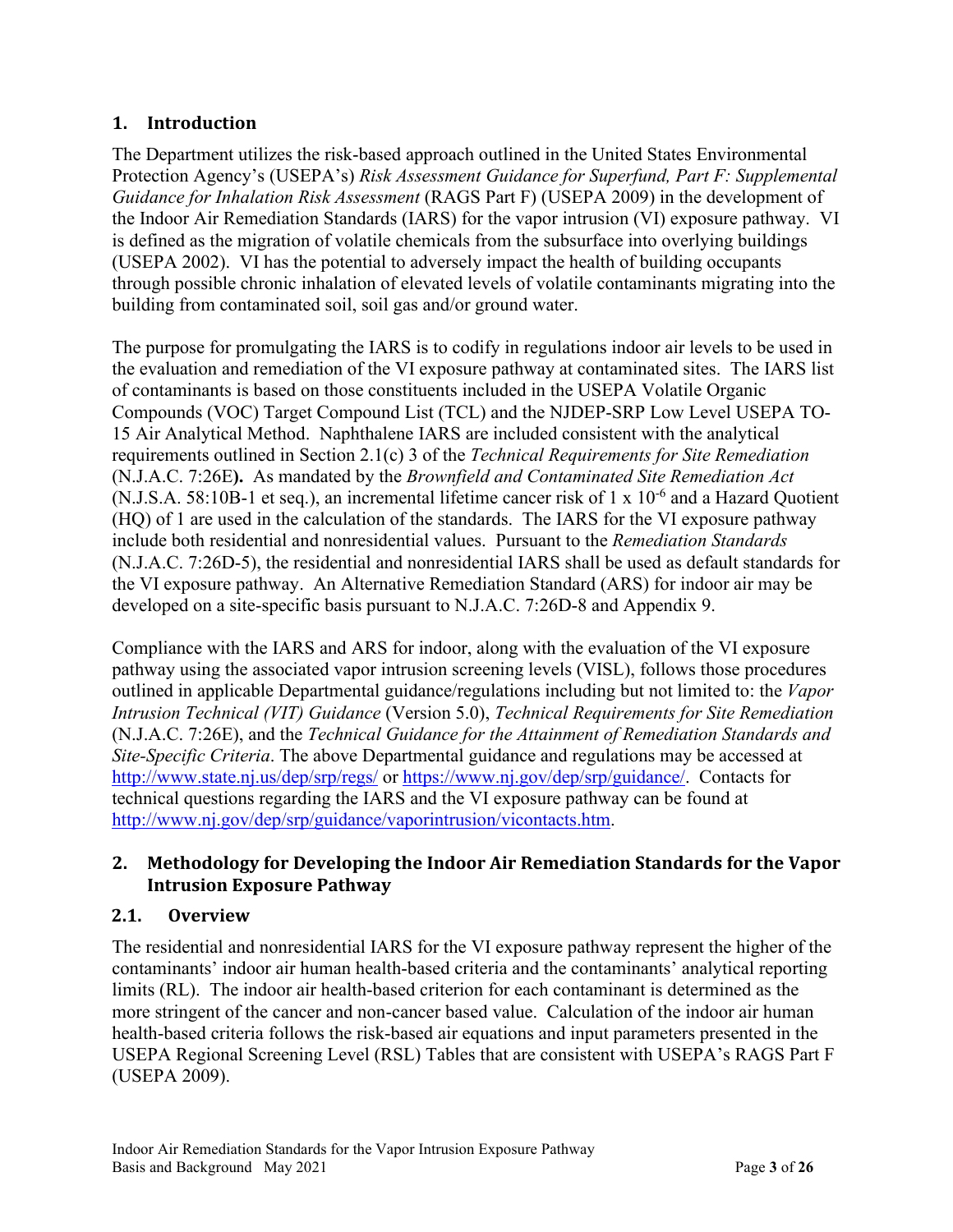The residential IARS address chronic inhalation of indoor air by building occupants under a residential exposure scenario. Pursuant to the *Remediation Standards*, the residential IARS are applicable to a residence, school and child care facility. The nonresidential IARS are based on chronic inhalation exposure to indoor air by the worker in a commercial/industrial setting. The USEPA recommended exposure parameters used in the development of the residential and nonresidential IARS are discussed in Section 2.4. The basis of the analytical RL used in the development of the standards is described in Section 3.2. While USEPA recommended equations and default parameters are used, some differences, as discussed below, are incorporated in the development of the standards to be consistent with current Departmental policy.

#### <span id="page-3-0"></span>**2.2. Equations**

The risk-based equations and input parameters presented below are used in the development of the residential and nonresidential indoor air human health-based criteria. Carcinogenic and noncarcinogenic indoor air human health-based criteria are calculated for the listed contaminants under a residential and nonresidential exposure scenario when applicable toxicity information is available.

Equation 1: Carcinogenic Effect Equation

$$
IA_c = \frac{TR * AT * LT}{EF * ED * ET * \frac{1}{24} \frac{day}{hours} * IUR}
$$

Equation 2: Non-carcinogenic Effect Equation

$$
IA_{nc} = \frac{THQ * AT * ED * \frac{1000 \mu g}{mg}}{EF * ED * ET * \frac{1}{24} \frac{day}{hours} * \frac{1}{RfC}}
$$

Source: USEPA, Regional Screening Levels (RSLs) - Equations (November 2018)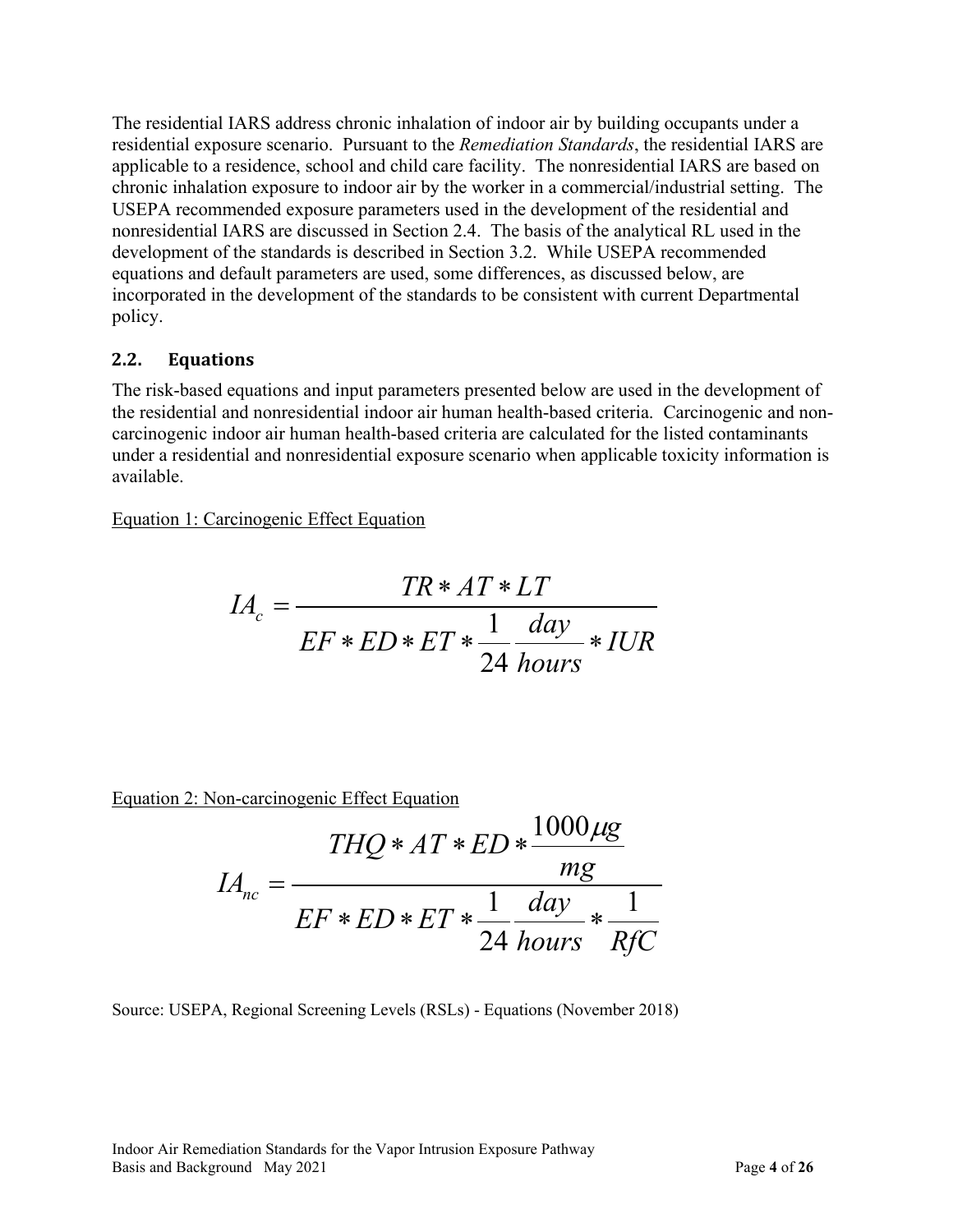| <b>Parameter</b>                                                            | <b>Description</b>                                         | <b>Default</b>                               |  |
|-----------------------------------------------------------------------------|------------------------------------------------------------|----------------------------------------------|--|
| IAc                                                                         | carcinogenic indoor air human health-based<br>criterion    | Chemical specific $(\mu g/m^3)$              |  |
| non-carcinogenic indoor air human health-<br><b>IAnc</b><br>based criterion |                                                            | Chemical specific ( $\mu$ g/m <sup>3</sup> ) |  |
| <b>IUR</b>                                                                  | inhalation unit risk, cancer effects                       | Chemical specific $(\mu g/m^3)^{-1}$         |  |
| <b>RfC</b>                                                                  | inhalation reference concentration, non-<br>cancer effects | Chemical specific $(mg/m3)$                  |  |
| target cancer risk<br><b>TR</b>                                             |                                                            | $1 \times 10^{-6}$                           |  |
| <b>THO</b>                                                                  | target hazard quotient                                     |                                              |  |
| <b>LT</b>                                                                   | lifetime, cancer effects                                   | 70 years                                     |  |
| averaging time, residential and nonresidential<br><b>AT</b>                 |                                                            | 365 days per year                            |  |
| <b>ED</b>                                                                   | exposure duration, residential                             | 26 years                                     |  |
|                                                                             | exposure duration, nonresidential                          | 25 years                                     |  |
| EF                                                                          | exposure frequency, residential                            | 350 days per year                            |  |
|                                                                             | exposure frequency, nonresidential                         | 250 days per year                            |  |
| <b>ET</b>                                                                   | exposure time, residential                                 | 24 hours per day                             |  |
|                                                                             | exposure time, nonresidential                              | 8 hours per day                              |  |

Exposure Parameters Source: USEPA, Memorandum: Human Health Evaluation Manual, Supplemental Guidance: Update of Standard Default Exposure Factors. OSWER Directive 9200.1-120.4-12. February. 2014.

#### <span id="page-4-0"></span>**2.2.1. Mutagenic Mode of Action**

Some contaminants have been determined to have a mutagenic mode of action or early lifetime exposure component. Mutagenicity refers to the capacity to induce or increase the rate of genetic change. The USEPA RSLs and RAGS Part F recommend use of modified equations to address the possibility that exposures to these chemicals in early life may result in higher lifetime cancer risk than a comparable duration of adult exposure (USEPA, 2009). For the VI exposure pathway, the affected contaminants include methylene chloride, trichloroethene and vinyl chloride.

While the Department's Site Remediation and Waste Management Program (SRWMP) supports the protection against cancer risks from early-life exposure in the context of the baseline risk assessment and its associated screening levels, as existing policy, the SRWMP does not include the mutagenic mode of action in the development of its soil or indoor air remediation standards. By regulation, the Department's standards are based on a conservative  $10^{-6}$  risk level for carcinogenic compounds, which is protective of any additional risks incurred from early life exposure. The SRWMP will continue to review this issue as more information becomes available and may consider it for future amendments to the Remediation Standards, N.J.A.C. 7:26D.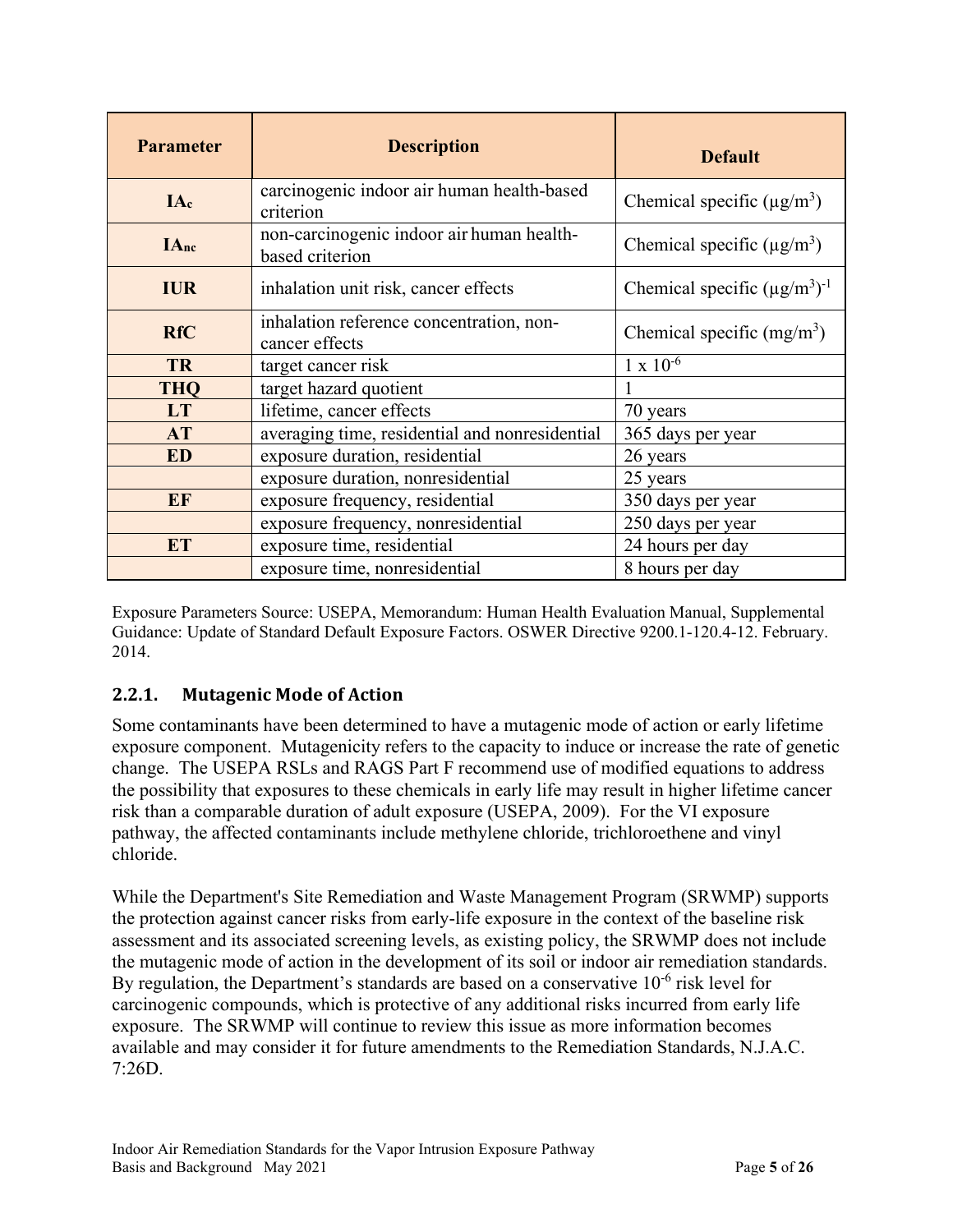#### <span id="page-5-0"></span>**2.3. Toxicity Factors**

A variety of sources were evaluated to identify available carcinogenic and non-carcinogenic toxicity information for use in the development of the standards. Toxicity factors included in the calculation of the indoor air human health-based criteria follow the Department's inhalation remediation standards hierarchy, as much as possible. The inhalation toxicity factor hierarchy includes toxicity information obtained from the USEPA Integrated Risk Information System (IRIS) database as the Tier 1 preferred source of information. Tier II includes all other sources of inhalation toxicity factor information, such as the USEPA Provisional Peer Reviewed Toxicity Values (PPRTV), California Environmental Protection Agency (CalEPA), USEPA Health Effects Summary Tables (HEAST) and the Agency for Toxic Substance Disease Registry (ATSDR) database values. A breakdown of the toxicity factor sources used in the development of the IARS is presented below.

| <b>Tier</b> | <b>Toxicity Source</b> | Carcinogenic-<br><b>Inhalation Unit Risk</b><br>(IUR) | Non-carcinogenic<br><b>Reference</b><br><b>Concentration</b><br>(RfC) |
|-------------|------------------------|-------------------------------------------------------|-----------------------------------------------------------------------|
|             | <b>IRIS</b>            |                                                       | 29                                                                    |
|             | <b>PPRTV</b>           |                                                       |                                                                       |
|             | CalEPA                 |                                                       |                                                                       |
|             | <b>HEAST</b>           |                                                       |                                                                       |
|             | <b>ATSDR</b>           |                                                       |                                                                       |

The toxicity factors used in the development of the indoor air human health-based criteria are consistent with those values used in the development of the soil remediation standards for the inhalation exposure pathway. Contaminant specific toxicity information and their sources are presented in **Table 1.**

While the toxicity information is evaluated and selected with a preference for following the hierarchy whenever possible, consideration is also given to the most recent information available and the use of best professional judgment. Deviations from the above hierarchy are discussed below.

#### <span id="page-5-1"></span>**2.3.1. Route-to-Route Extrapolation**

Inhalation toxicity factors have been developed for some contaminants using studies that relate health effects to oral exposure in the absence of sufficient inhalation studies. As stated in RAGS Part F, performing route-to-route extrapolation may be inappropriate when data from one route of exposure is substituted for another without consideration of the pharmacokinetic differences between the routes (USEPA, 2009).

Consequently, the Department decided not to do such extrapolation to develop standards without specific contaminant-based justification. As a result, toxicity factors based on route-to-route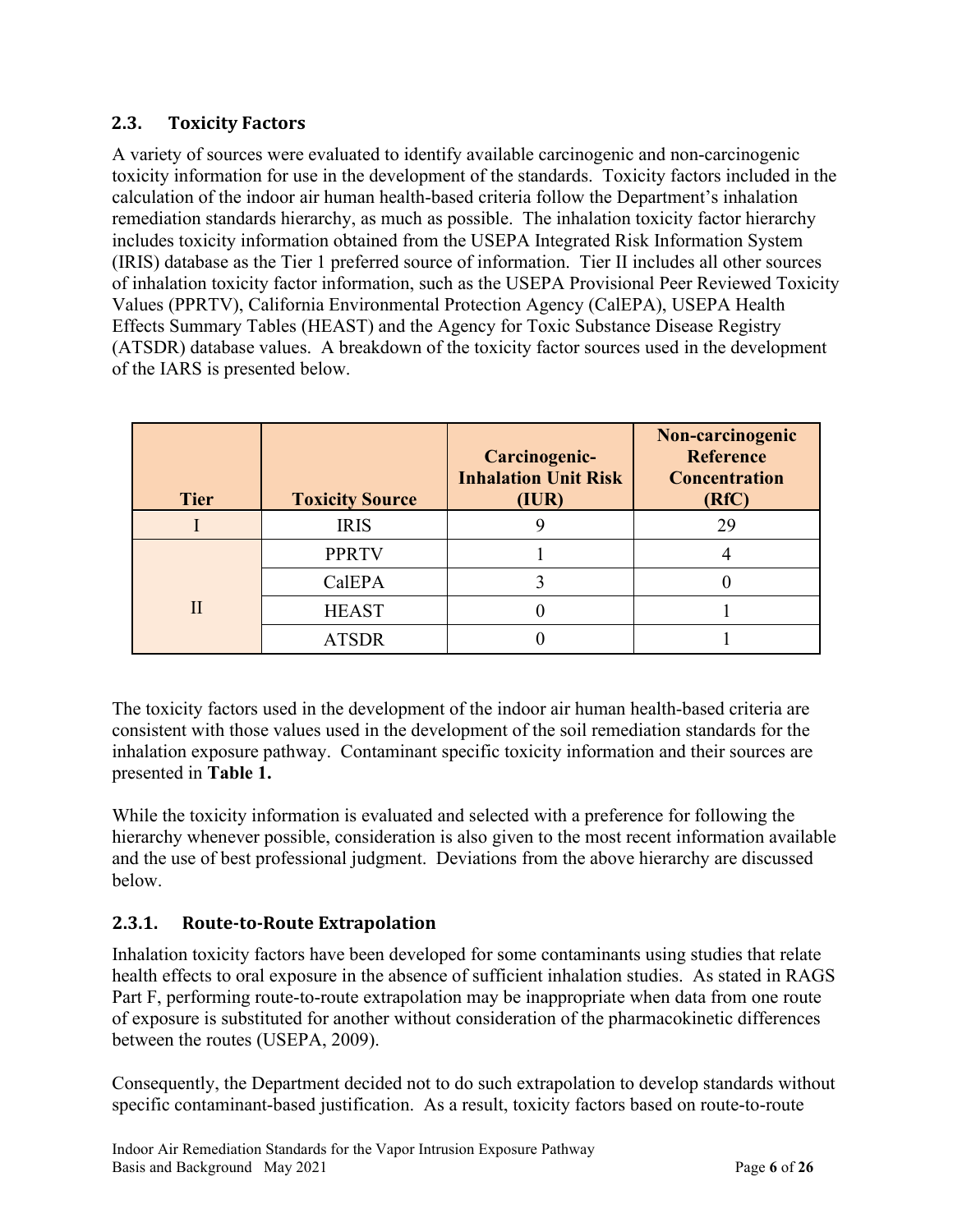extrapolation have been evaluated by the Department and their use restricted. Route-to-route extrapolation based toxicity factors are used when the values have been developed after a more extensive evaluation of the potential effects of route of exposure (such as through the use of Physiologically Based Pharmacokinetic (PPBK) modeling) in the generation of the toxicity values. Available toxicity factors that are not used by the Department in the generation of the IARS due to the use of route-to-route extrapolation that did not involve more extensive evaluation of the potential effects of route extrapolation are listed below*.*

| <b>Tier</b>  | <b>Toxicity Source</b> | <b>Inhalation Unit Risk</b><br>(IUR)                                                                                   | <b>Reference</b><br><b>Concentration</b><br>(RfC) |
|--------------|------------------------|------------------------------------------------------------------------------------------------------------------------|---------------------------------------------------|
| I            | <b>IRIS</b>            | bromoform<br>chloroform<br>1,2-dichloroethane<br>hexachloro-1,3-butadiene<br>1,1,2-trichloroethane                     |                                                   |
| $\mathbf{I}$ | CalEPA                 | bromodichloromethane<br>dibromochloromethane<br>1,4-dichlorobenzene<br>1,1-dichloroethane<br>1,1,2,2-tetrachloroethane |                                                   |
| $\mathbf{H}$ | NJDEP                  |                                                                                                                        | tertiary butyl alcohol                            |

#### <span id="page-6-0"></span>**2.3.2. Ethylbenzene**

The existing IRIS toxicity assessment for ethylbenzene was last conducted in 1988 and does not include a cancer effects inhalation unit risk (IUR) factor (USEPA 1988). The IRIS toxicity assessment for ethylbenzene identifies the contaminant as a Class D carcinogen that is "not classifiable due to a lack of animal bioassays and human studies." The IRIS assessment notes that the National Toxicology Program (NTP) has plans to initiate a 2-year carcinogenicity bioassay with additional metabolism and excretion studies to be conducted as well. Discussions with the USEPA indicate they had begun a reevaluation of the ethylbenzene IRIS toxicity assessment that was anticipated to take a number of years to complete; however, reassessment for the contaminant was suspended in 2018.

In 1999, the NTP published rat/mice inhalation studies for ethylbenzene, finding clear evidence of carcinogenic activity in male rats with increased incidence of renal tubule neoplasms (NTP, 1999). The NTP, through its studies, also found evidence of carcinogenic activity in female rats based on increased incidence of renal tubule adenomas. Evidence of carcinogenic activity was also found in 1) male mice based on increased incidence of alveolar/bronchiolar neoplasms; and 2) female mice based on increased incidence of hepatocellular neoplasms.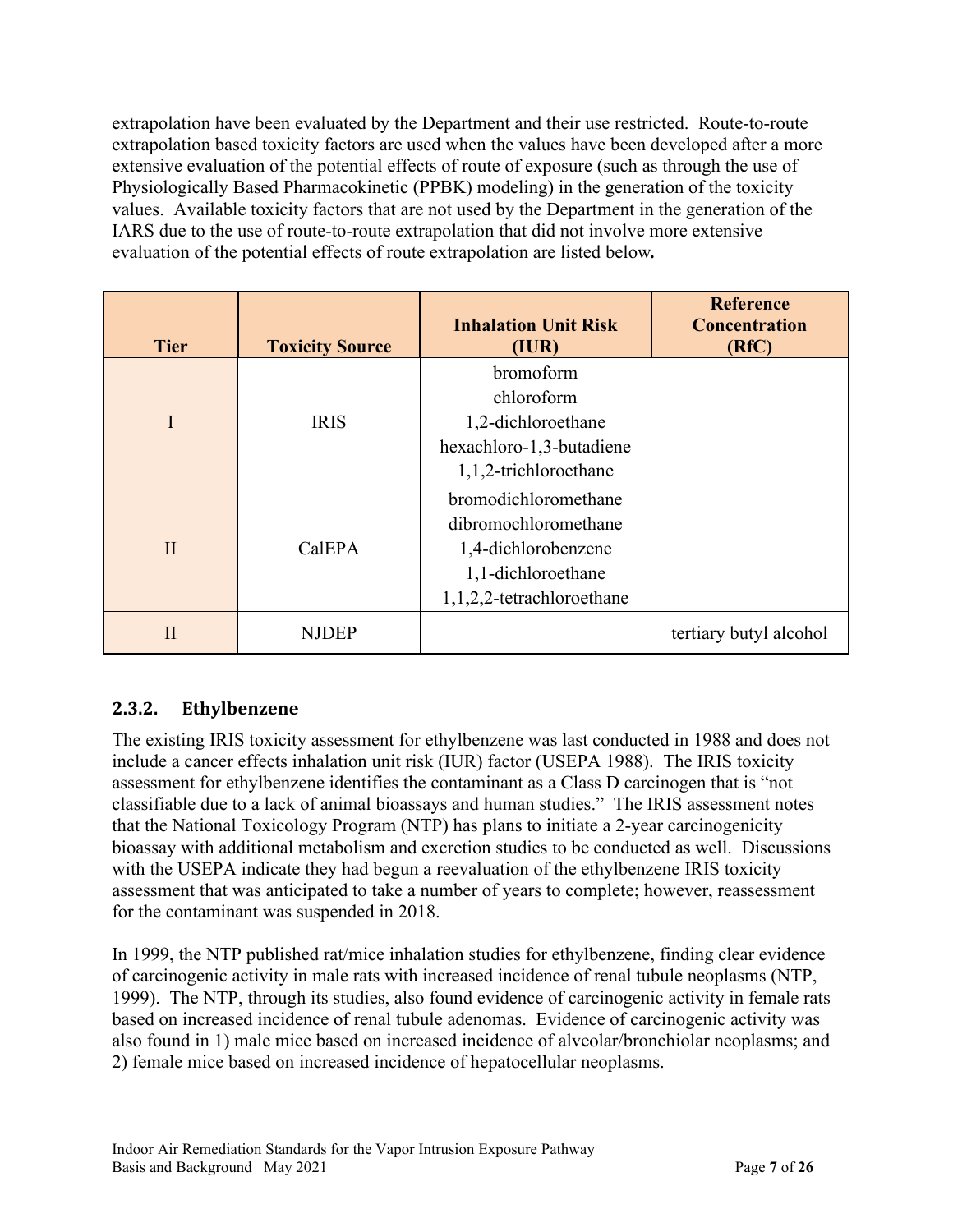In 2007 (updated in 2009 and 2011) CalEPA adopted an ethylbenzene IUR based on the 1999 NTP studies (OEHHA 2011). The CalEPA IUR was developed using the renal tubule carcinoma or adenoma incidence data in male rats as the more reliable basis for estimating human cancer potency. The CalEPA assessment outlines in detail the evaluations (including PBPK modeling) conducted as part of the development of the IUR to address extrapolation of the toxicity data from animals to humans. Development of the IUR included public and peer review of the technical document outlining the basis of the value with approval by California's Scientific Review Panel for Toxic Air Contaminants. Documentation on the CalEPA IUR value may be accessed at [http://www.oehha.ca.gov/risk/ChemicalDB/index.asp.](http://www.oehha.ca.gov/risk/ChemicalDB/index.asp)

After consideration of the above information, including further evaluation of this issue by the Department's Division of Science, Research and Environmental Health, the Department used the CalEPA IUR toxicity information in its development of the IARS. This toxicity factor was used because the value was based on updated information (the 1999 NTP study) that was unavailable at the time of the IRIS assessment. The ethylbenzene CalEPA IUR is also included in the USEPA RSL tables and has been used by the Department in the VISL tables for the evaluation of the VI exposure pathway since March 2013.

#### <span id="page-7-0"></span>**2.4. Exposure Parameters**

Exposure parameters recommended by the USEPA Superfund program (USEPA 2014) are used as input parameters for the calculation of the residential and nonresidential indoor air human health-based criteria. The input parameters reflect reasonable maximum exposure (RME) under the applicable exposure scenarios. USEPA defines the RME as the highest exposure that is reasonably expected to occur at a site (USEPA 1989). The residential exposure parameters include the presence of a resident in their home 24 hours/day, 350 days/year over a period of 26 years. The nonresidential exposure parameters consider an adult indoor worker in a commercial/industrial setting for 8 hours/day, 250 days/year for a total of 25 years. Consistent with USEPA, an averaging time (AT) of 365 days/year is used in the calculations with the inclusion of a lifetime (LT) of 70 years in the cancer equation since the risk is averaged over a 70 year lifetime. The exposure parameters, along with the applicable equations, are presented in Section 2.2 of this document.

#### <span id="page-7-1"></span>**2.5. Group C Carcinogen Policy**

The Department has a policy for the development of remediation standards for contaminants classified as Group C carcinogens, which are defined as Possible Human Carcinogens by the USEPA under the 1986 guidelines, or Suggestive Carcinogens under the 2005 guidelines (USEPA 1986 and 2005). Group C carcinogen contaminants are contaminants for which some evidence of human carcinogenicity exists, but for which there is insufficient evidence to classify the contaminants as Known Human Carcinogens (Group A) or Probable Human Carcinogens (Group B). The Department uses this policy to develop Departmental health-based standards including remediation standards, drinking water health-based maximum contaminant levels, ground water quality criteria, and human health-based surface water quality criteria.

Under this Department policy, remediation standards for contaminants classified as Group C carcinogens under the 1986 guidelines or suggestive carcinogens under the 2005 guidelines that have carcinogenic toxicity information (IUR for the inhalation exposure pathway) are developed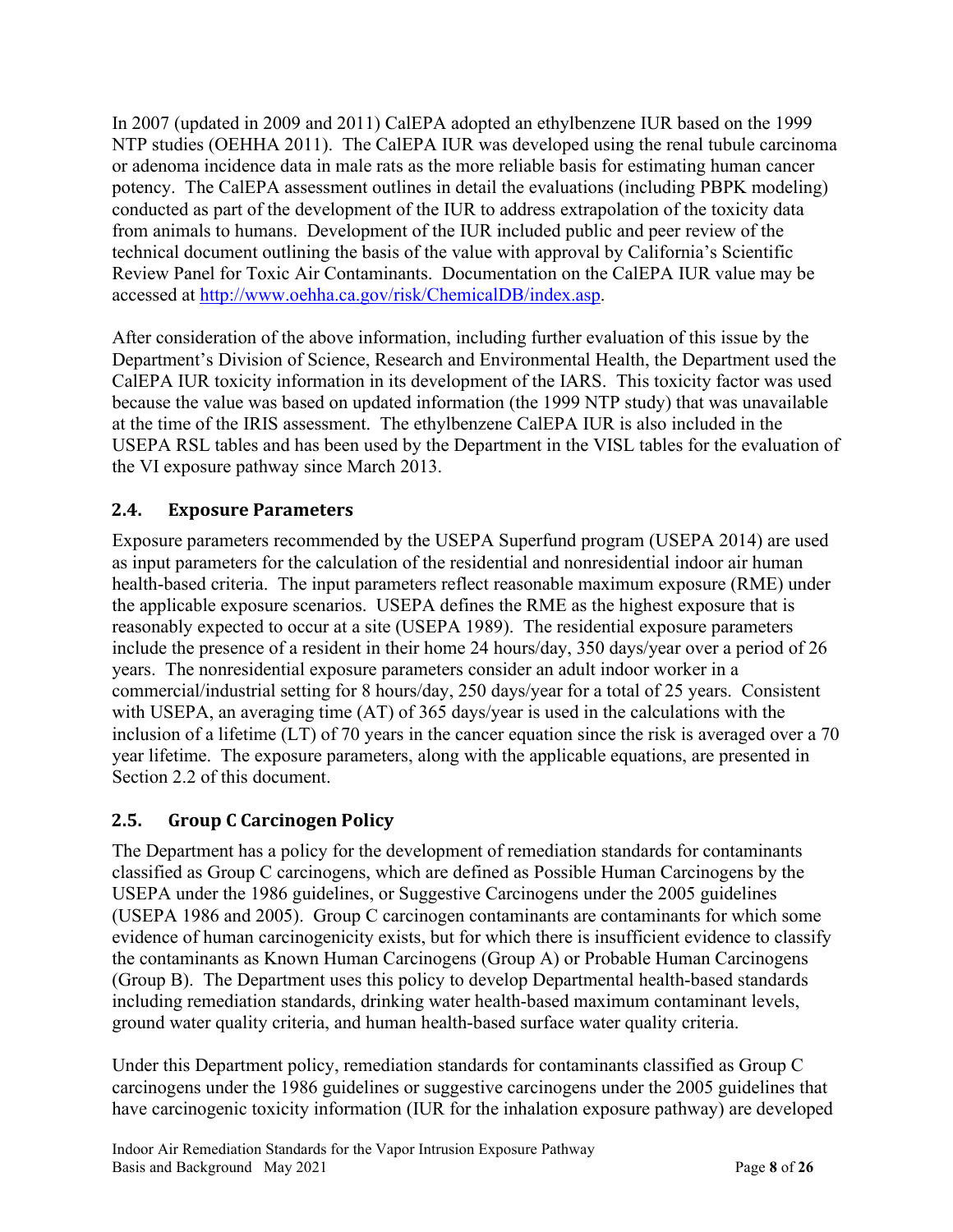as a carcinogen (Group A or B) using a target cancer risk of one excess human cancer in one million (1 x  $10^{-6}$  target cancer risk). For those contaminants that do not have available carcinogenic toxicity information, the Department developed a remediation standard using noncarcinogenic toxicity information (RfC for the inhalation exposure pathway), but the Department applied an added uncertainty factor of 10 to account for potential carcinogenic effects not addressed by the non-carcinogenic toxicity information.

As listed in **Table 1,** the Group C carcinogen policy is applicable to one contaminant, 1,1 dichloroethene, when developing the indoor air human health-based criteria. IRIS currently considers 1, 1-dichloroethene to be a "possible" human carcinogen (Group C carcinogen) or a contaminant that exhibits "suggestive evidence" of carcinogenicity by the inhalation route of exposure. Consistent with the Department's Group C carcinogen policy, in the absence of a carcinogenic based toxicity factor, an additional uncertainty factor of 10 was applied to account for potential carcinogenic effects not addressed by the contaminant's RfC.

#### <span id="page-8-0"></span>**2.6. Calculations**

Carcinogenic and non-carcinogenic indoor air human health-based criteria for the residential and nonresidential exposure scenario are calculated for the listed contaminants following the above procedures, where applicable toxicity information is available (as presented in **Table 1)**. The indoor air human health-based criteria are determined as the more stringent of the cancer or noncancer based value.

In deriving the IARS for the vapor intrusion exposure pathway, the Department applied the rounding rules contained in the American Society for Testing and Materials (ASTM) Standard Practice for Using Significant Digits in Test Data to Determine Conformance with Specifications (ASTM E29-13). For example, in applying ASTM E29-13:

- If the first number beyond the second significant figure is *less than* five, then the second significant figure remains the same, while the remaining numbers are dropped. For example, if 4.438 is rounded to two significant figures, the result is 4.4.
- If the first number beyond the second significant figure is *greater than* five, then the second significant figure increases by one and the remaining numbers are dropped. For example, if 4.668 is rounded to two significant figures, the result is 4.7.
- If the first number beyond the second significant figure is five and there are other nonzero numbers beyond the five, then the second significant increases by one and the remaining numbers are dropped. For example, if 4.6534 is rounded to two significant figures, the result is 4.7
- If the first number beyond the second significant figure is five, and there are no numbers beyond this five (except zeros), then the second significant figure is rounded to the closest even number. For example, if 4.55 is rounded to two significant figures, then the result is 4.6; and when 4.65 is rounded to two significant figures, the result is also 4.6.

The resulting residential and nonresidential indoor air human health-based criteria are presented in **Tables 2 and 3**.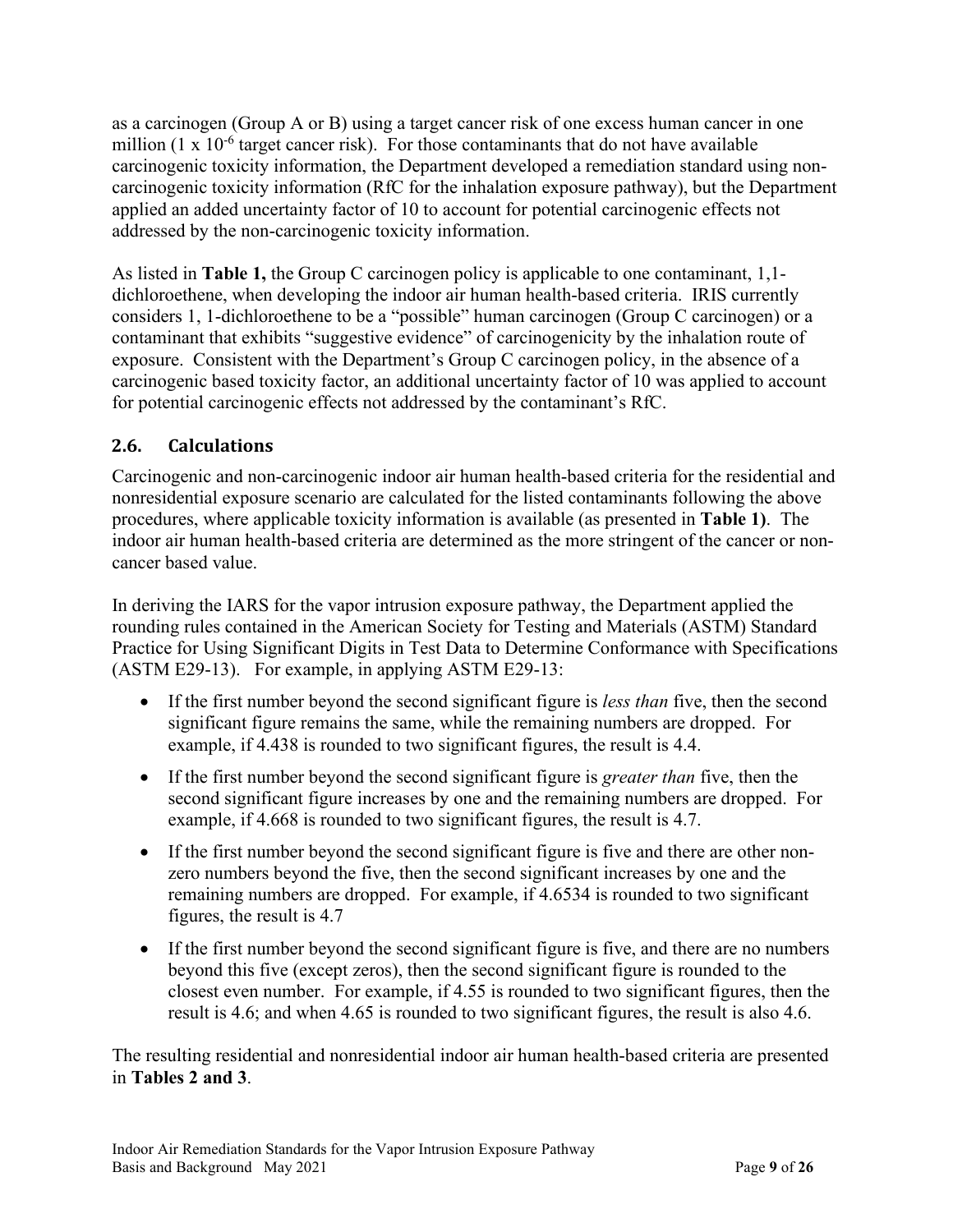#### <span id="page-9-0"></span>**3. Indoor Air Remediation Standards for the Vapor Intrusion Exposure Pathway**

#### <span id="page-9-1"></span>**3.1. Determination of Indoor Air Remediation Standards for the Vapor Intrusion Exposure Pathway**

The residential and nonresidential IARS for the VI exposure pathway are determined as the higher of the calculated indoor air human health-based criteria and the contaminants' analytical RL. The indoor air human health-based criteria default to the analytical RL when higher, since a contaminant's analytical RL is the lowest concentration reliably able to be detected by a laboratory using the applicable analytical method. The residential and nonresidential IARS, along with the indoor air human health-based criteria and the analytical RL, are presented in **Tables 2 and 3**.

#### <span id="page-9-2"></span>**3.2. Air Analytical Reporting Limits**

In the Technical Requirements for Site Remediation (N.J.A.C. 7:26E), the analytical RL is defined as the "the sample equivalent concentration (i.e. based on sample specific preparation and analysis factors), for organics, associated with the lowest concentration standard used in the calibration of the method". The RL used in the development of the standards listed in **Tables 2 and 3** are based on the NJDEP-SRP Low Level USEPA TO-15 Method (NJDEP-LLTO-15 - 3/2007) March 2009 revision, Table 2.

Since the Department recommends use of NIOSH Method 6009 for the analysis of elemental mercury in indoor air, the NIOSH Method 6009 analytical RL is for use in the development of the elemental mercury IARS. NIOSH Method 6009 notes that the Limit of Detection for the method is 0.03 μg. The method further states that 2 to 100 L of air may be sampled. Based on this information, the theoretical RL could be 0.03  $\mu$ g/100L or 0.3  $\mu$ g/m<sup>3</sup>. Allowing for differences in sampling variability and recognizing a reporting limit of 0.3  $\mu$ g/m<sup>3</sup> may be unrealistic at this time, the Department is requiring a reporting limit of 1  $\mu$ g/m<sup>3</sup>. The above RL has been used in the development of the elemental mercury IARS.

#### <span id="page-9-3"></span>**4. Alternative Remediation Standards (ARS) for Indoor Air for the Vapor Intrusion Exposure Pathway**

Pursuant to the *Remediation Standards* (N.J.A.C. 7:26D-8 and Appendix 9), the Department will review proposals for an ARS for indoor air for the VI exposure pathway based on site-specific use of a property or area of concern (AOC) that affects indoor air exposure. This could include more restricted use of a site building resulting in less exposure to indoor air in the subject building. An ARS for indoor air may be developed for a nonresidential setting but is not applicable to a residence, school or child care center. Pursuant to N.J.A.C. 7:26D-8 and Appendix 9, Departmental approval is required prior to the use of an ARS for indoor air at a site or area of concern (AOC).

Information on the development and use of an ARS for indoor air may be found in Appendix G of the Department's *Vapor Intrusion Technical Guidance*, (Version 5.0) document located at [http://www.nj.gov/dep/srp/guidance/vaporintrusion/.](http://www.nj.gov/dep/srp/guidance/vaporintrusion/) The Department has developed a calculator that includes the applicable risk-based equations and highlights the exposure parameters that may be adjusted in the generation of an ARS for indoor air for the VI exposure pathway. The calculator can be accessed at NJDEP SRP - [Guidance: Remediation Standards.](https://www.nj.gov/dep/srp/guidance/rs/)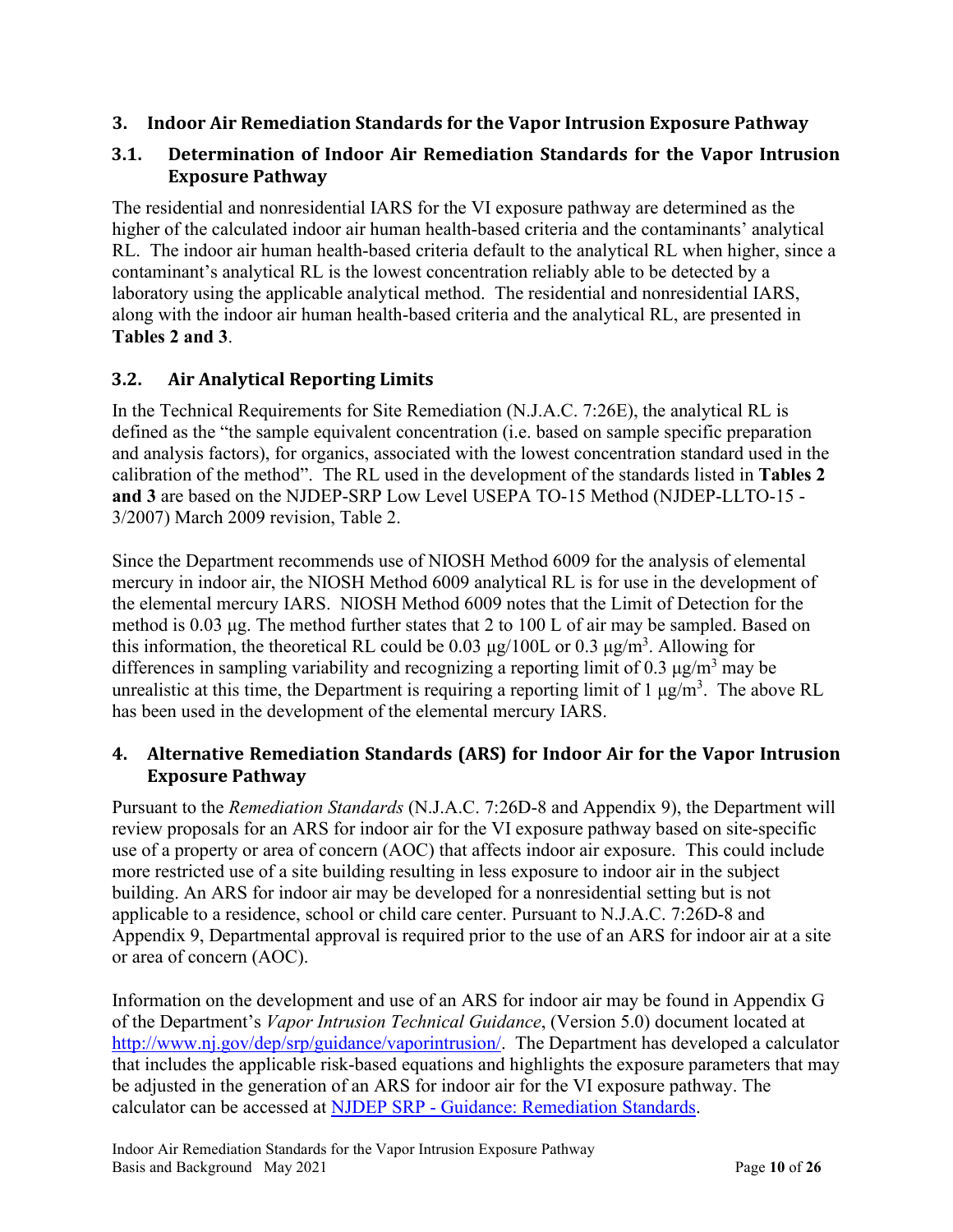#### <span id="page-10-0"></span>**5. Interim Indoor Air Remediation Standards for the Vapor Intrusion Exposure Pathway**

Interim IARS for the VI exposure pathway may be developed in the absence of available standards for contaminants of concern. The procedures outlined in this document, as applicable, are used to develop interim IARS provided appropriate toxicity information is available for the contaminants. Consistent with Subchapter 6 of the *Remediation Standards* (N.J.A.C.7:26D), the Department must approve all interim IARS prior to their use. Contacts for technical questions regarding the IARS and the VI exposure pathway can be found at [http://www.nj.gov/dep/srp/guidance/vaporintrusion/vicontacts.htm.](http://www.nj.gov/dep/srp/guidance/vaporintrusion/vicontacts.htm)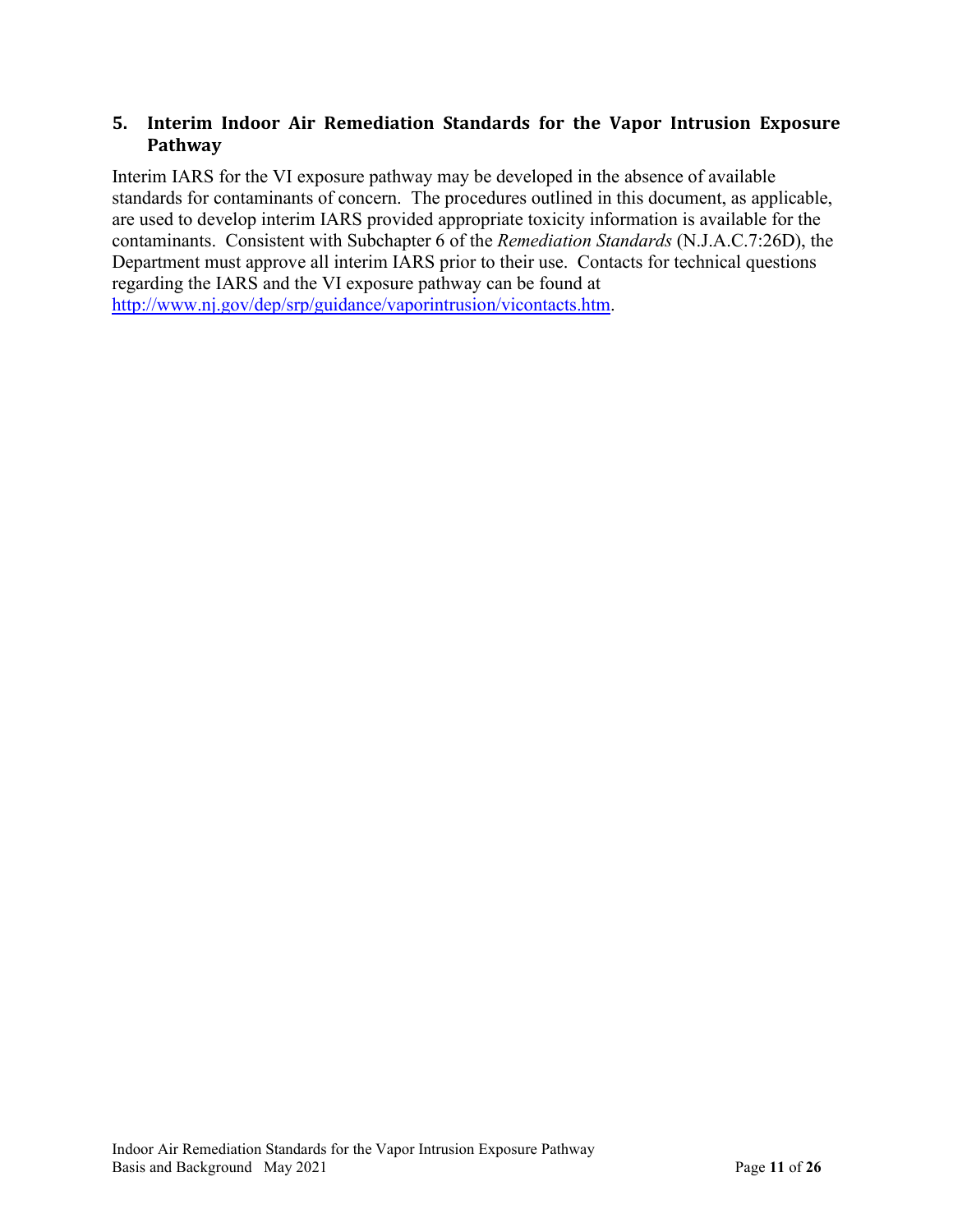#### <span id="page-11-0"></span>**References**

Testing and Materials (ASTM) Standard Practice for Using Significant Digits in Test Data to Determine Conformance with Specifications (ASTM E29-13).

National Toxicology Program (NTP), 1999. Toxicology and Carcinogenesis Studies of Ethylbenzene (CAS No. 100-41-4) in F344/N Rats and in B6C3F1 Mice (Inhalation Studies). Technical Report Series No. 466. NIH Publication No. 99-3956. U.S. Department of Health and Human Services, Public Health Service, National Institutes of Health. NTP, Research Triangle Park, NC.

Office of Environmental Health Hazard Assessment (OEHHA). 2011. Air Toxics Hot Spots Program Risk Assessment Guidelines Part II. Technical Support Document for Cancer Potency Factors: Appendix B. California Environmental Protection Agency, Sacramento.

United States Environmental Protection Agency (USEPA). 1986. Guidelines for Carcinogen Risk Assessment.

[http://cfpub.epa.gov/ncea/risk/recordisplay.cfm?deid=54933&CFID=52936938&CFTOKEN=51](http://cfpub.epa.gov/ncea/risk/recordisplay.cfm?deid=54933&CFID=52936938&CFTOKEN=51704777) [704777](http://cfpub.epa.gov/ncea/risk/recordisplay.cfm?deid=54933&CFID=52936938&CFTOKEN=51704777)

United States Environmental Protection Agency (USEPA). 1988. Integrated Risk Information System, Ethylbenzene Chemical Assessment Summary, National Center for Environmental Assessment

[https://cfpub.epa.gov/ncea/iris/iris\\_documents/documents/subst/0051\\_summary.pdf#nameddest=](https://cfpub.epa.gov/ncea/iris/iris_documents/documents/subst/0051_summary.pdf#nameddest=woe) [woe](https://cfpub.epa.gov/ncea/iris/iris_documents/documents/subst/0051_summary.pdf#nameddest=woe)

United States Environmental Protection Agency (USEPA). 1989. Risk Assessment Guidance for Superfund (RAGS), Volume 1: Human Health Evaluation Manual (Part A Baseline Risk Assessment). Office of Emergency and Remedial Response. EPA/540/1-89/002. <https://www.epa.gov/risk/risk-assessment-guidance-superfund-rags-part>

United States Environmental Protection Agency (USEPA). 2002. Draft Guidance for Evaluating the Vapor Intrusion to Indoor Air Pathway from Groundwater and Soils (Subsurface Vapor Intrusion Guidance). Office of Solid Waste and Emergency Response.

United States Environmental Protection Agency (USEPA). 2005. Guidelines for Carcinogen Risk Assessment.<https://www.epa.gov/risk/guidelines-carcinogen-risk-assessment>

United States Environmental Protection Agency (USEPA). 2009. Risk Assessment Guidance for Superfund (RAGS), Volume 1: Human Health Evaluation Manual (Part F Supplemental Guidance for Inhalation Risk Assessment). Final. OSWER 9285.7-82. <http://www2.epa.gov/risk/risk-assessment-guidance-superfund-rags-part-f>

United States Environmental Protection Agency (USEPA). 2014. Memorandum: Human Health Evaluation Manual, Supplemental Guidance: Update of Standard Default Exposure Factors. OSWER Directive 9200.1-120.4-12. February.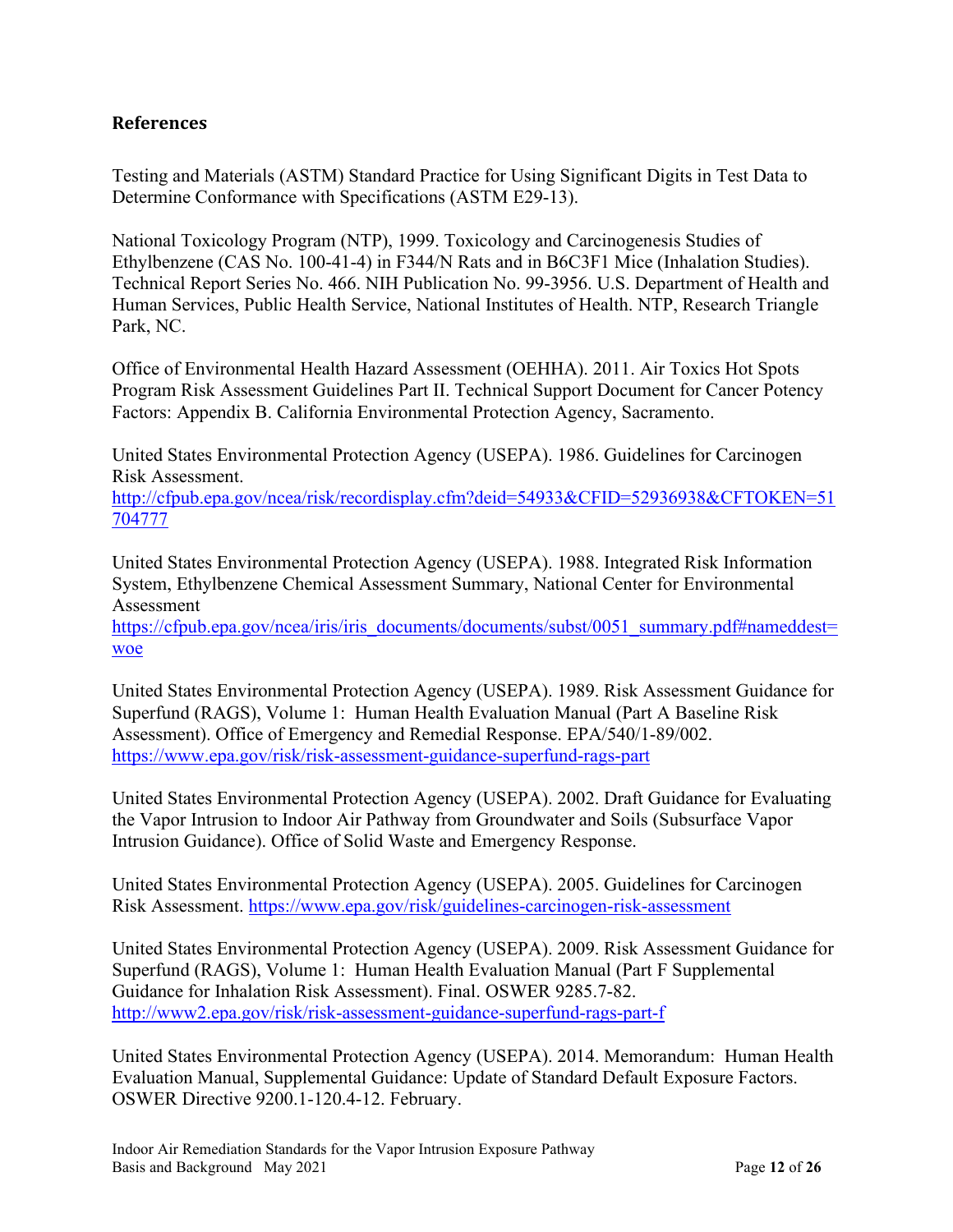United States Environmental Protection Agency (USEPA). 2018. Regional Screening Levels for Chemical Contaminants at Superfund Sites. November 2018. [https://www.epa.gov/risk/regional](https://www.epa.gov/risk/regional-screening-levels-rsls)[screening-levels-rsls](https://www.epa.gov/risk/regional-screening-levels-rsls)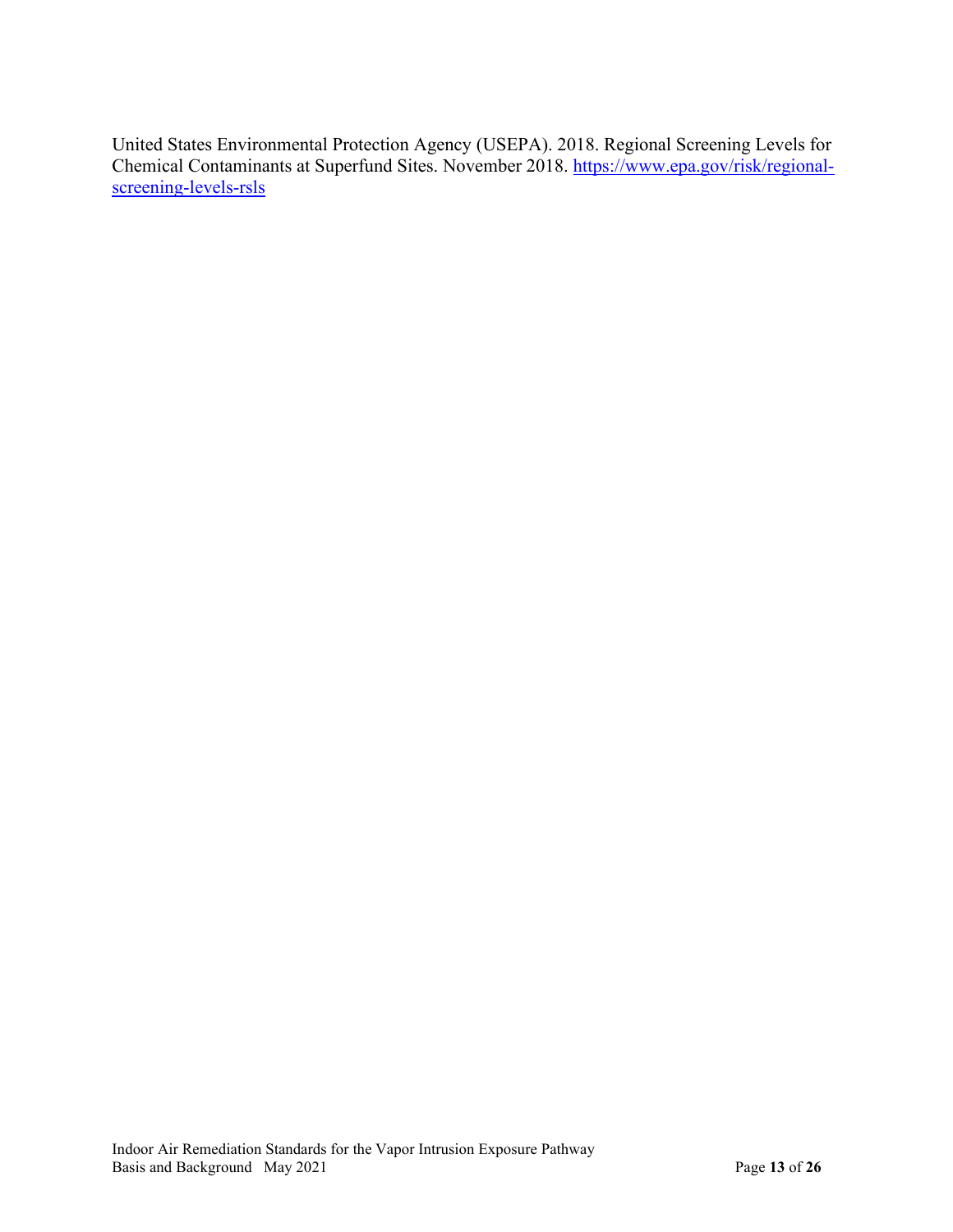# **Tables**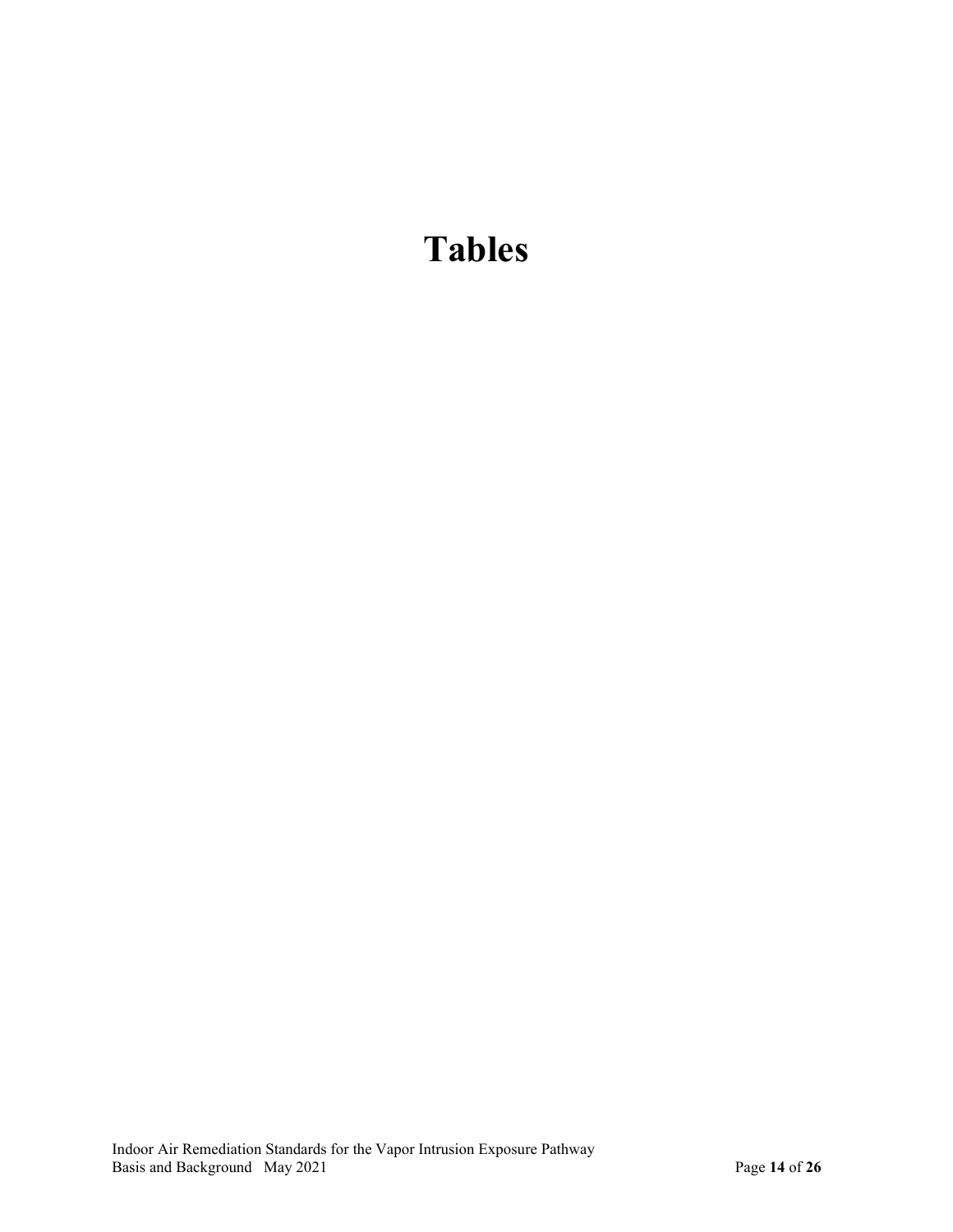#### **Table 1 Indoor Air Toxicity Factors**

<span id="page-14-0"></span>

| <b>Contaminant</b>          | <b>CAS No.</b>             | <b>VI Recommendation</b>                                                                      | <b>VI Toxicity Factor(s)</b>                                           |
|-----------------------------|----------------------------|-----------------------------------------------------------------------------------------------|------------------------------------------------------------------------|
| Acenaphthene                | 83-32-9                    | Not applicable                                                                                | Not applicable                                                         |
| Acetone                     | 67-64-1                    | No inhalation-based<br>toxicity factors are available <sup>1</sup>                            | None                                                                   |
| Acetophenone                | 98-86-2                    | Not applicable                                                                                | Not applicable                                                         |
| Aldrin                      | 309-00-2                   | Not applicable                                                                                | Not applicable                                                         |
| Aluminum                    | 7429-90-5                  | Not applicable                                                                                | Not applicable                                                         |
| Anthracene                  | 120-12-7                   | Not applicable                                                                                | Not applicable                                                         |
| Antimony                    | 7440-36-0                  | Not applicable                                                                                | Not applicable                                                         |
| Arsenic                     | 7440-38-2                  | Not applicable                                                                                | Not applicable                                                         |
| Atrazine                    | 1912-24-9                  | Not applicable                                                                                | Not applicable                                                         |
| <b>Barium</b>               | 7440-39-3                  | Not applicable                                                                                | Not applicable                                                         |
| Benzaldehyde                | 100-52-7                   | Not applicable                                                                                | Not applicable                                                         |
| <b>Benzene</b>              | $71-43-2$                  | <b>IRIS IUR</b><br><b>IRIS RfC</b>                                                            | IRIS IUR (2000)<br>7.8E-06 (µg/m3)-1<br>IRIS RfC (2003)<br>3E-02 mg/m3 |
| Benzo(a)anthracene          | $56 - 55 - 3$              | Not applicable                                                                                | Not applicable                                                         |
| Benzo(a)pyrene              | $50 - 32 - 8$              | Not applicable                                                                                | Not applicable                                                         |
| Benzo(b)fluoranthene        | 205-99-2                   | Not applicable                                                                                | Not applicable                                                         |
| Benzo(k)fluoranthene        | 207-08-9<br>Not applicable |                                                                                               | Not applicable                                                         |
| Beryllium                   | 7440-41-7                  | Not applicable                                                                                | Not applicable                                                         |
| 1,1'-Biphenyl               | $92 - 52 - 4$              | Not applicable                                                                                | Not applicable                                                         |
| Bis(2-chloroethoxy) methane | 111-91-1                   | Not applicable                                                                                | Not applicable                                                         |
| Bis(2-chloroethyl) ether    | 111-44-4                   | Not applicable                                                                                | Not applicable                                                         |
| Bis(2-ethylhexyl) phthalate | 117-81-7                   | Not applicable                                                                                | Not applicable                                                         |
| <b>Bromodichloromethane</b> | $75 - 27 - 4$              | No inhalation-based<br>toxicity factors are available <sup>13</sup>                           | None                                                                   |
| <b>Bromoform</b>            | $75 - 25 - 2$              | No inhalation-based<br>toxicity factors are available <sup>13</sup>                           | None                                                                   |
| Bromomethane                | 74-83-9                    | <b>IRIS RfC</b>                                                                               | IRIS RfC (1992)<br>5E-03 mg/m3                                         |
| 2-Butanone                  | 78-93-3                    | IRIS RfC (2003)<br>VI standard can be developed<br>using IRIS RfC <sup>2</sup><br>5E+00 mg/m3 |                                                                        |
| Butylbenzylphthalate        | 85-68-7                    | Not applicable                                                                                | Not applicable                                                         |
| Cadmium                     | 7440-43-9                  | Not applicable                                                                                | Not applicable                                                         |
| Caprolactam                 | 105-60-2                   | Not applicable                                                                                | Not applicable                                                         |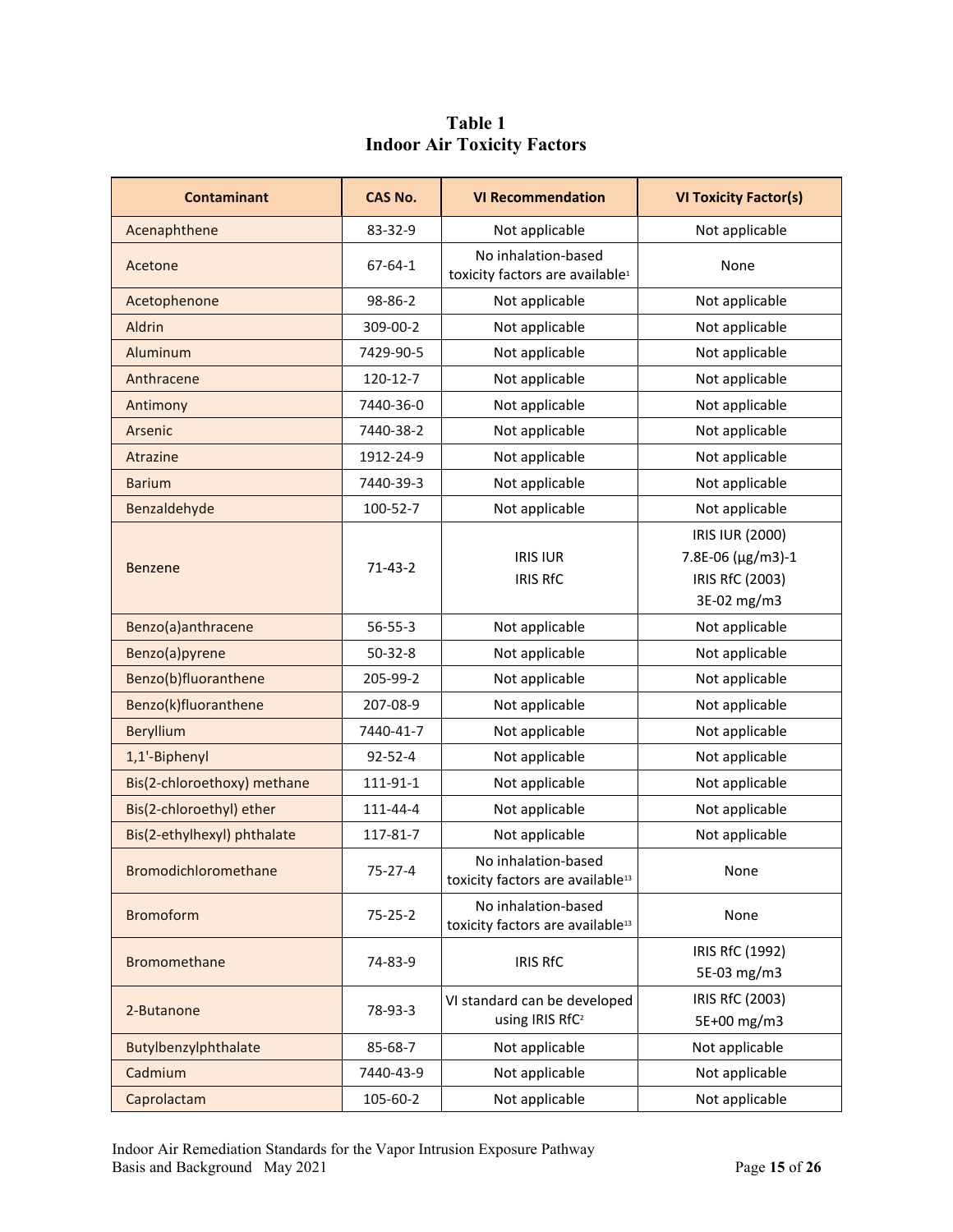| Carbon disulfide                        | $75 - 15 - 0$                   | <b>IRIS RfC</b>                                                                               | IRIS RfC (1995)<br>7E-01 mg/m3                                       |  |
|-----------------------------------------|---------------------------------|-----------------------------------------------------------------------------------------------|----------------------------------------------------------------------|--|
| Carbon tetrachloride                    | $56 - 23 - 5$                   | <b>IRIS IUR</b><br><b>IRIS RfC</b>                                                            | IRIS IUR (2010)<br>6E-06 (µg/m3)-1<br>IRIS RfC (2010)<br>1E-01 mg/m3 |  |
| Chlordane<br>(alpha plus gamma mixture) | $57 - 74 - 9$                   | Not applicable                                                                                | Not applicable                                                       |  |
| 4-Chloroaniline                         | 106-47-8                        | Not applicable                                                                                | Not applicable                                                       |  |
| Chlorobenzene                           | 108-90-7                        | <b>PPRTV RfC</b>                                                                              | <b>PPRTV RfC (2006)</b><br>5E-02 mg/m3                               |  |
| Chloroethane                            | $75-00-3$                       | <b>IRIS RfC</b>                                                                               | IRIS RfC (1991)<br>1E+01 mg/m3                                       |  |
| Chloroform                              | $67 - 66 - 3$                   | <b>ATSDR RfC</b><br>No other inhalation-based<br>toxicity factors are available <sup>13</sup> | <b>ATSDR RfC (2013)</b><br>9.8E-02 mg/m3                             |  |
| Chloromethane                           | 74-87-3                         | <b>IRIS RfC<sup>3</sup></b>                                                                   | IRIS RfC (2001)<br>9E-02 mg/m3                                       |  |
| 2-Chloronaphthalene                     | 91-58-7                         | Not applicable                                                                                | Not applicable                                                       |  |
| 2-Chlorophenol                          | 95-57-8                         | Not applicable                                                                                | Not applicable                                                       |  |
| Chrysene                                | 218-01-9                        | Not applicable                                                                                | Not applicable                                                       |  |
| Cobalt                                  | Not applicable<br>7440-48-4     |                                                                                               | Not applicable                                                       |  |
| Copper                                  | 7440-50-8                       | Not applicable                                                                                | Not applicable                                                       |  |
| Cyanide                                 | $57 - 12 - 5$<br>Not applicable |                                                                                               | Not applicable                                                       |  |
| Cyclohexane                             | 110-82-7                        | <b>IRIS RfC</b>                                                                               | IRIS RfC (2003)<br>6E+00 mg/m3                                       |  |
| $4,4'-DDD$                              | $72 - 54 - 8$                   | Not applicable                                                                                | Not applicable                                                       |  |
| $4,4'-DDE$                              | 72-55-9                         | Not applicable                                                                                | Not applicable                                                       |  |
| $4,4'-DDT$                              | $50 - 29 - 3$                   | Not applicable                                                                                | Not applicable                                                       |  |
| Dibenz(a,h)anthracene                   | $53 - 70 - 3$                   | Not applicable                                                                                | Not applicable                                                       |  |
| Dibromochloromethane                    | 124-48-1                        | No inhalation-based<br>toxicity factors are available <sup>13</sup>                           | None                                                                 |  |
| 1,2-Dibromo-3-chloropropane             | $96 - 12 - 8$                   | Not applicable                                                                                | None                                                                 |  |
| 1,2-Dibromoethane                       | 106-93-4                        | <b>IRIS IUR</b><br><b>IRIS RfC</b>                                                            | IRIS IUR (2004)<br>6E-04 (µg/m3)-1<br>IRIS RfC (2004)<br>9E-03 mg/m3 |  |
| 1,2-Dichlorobenzene                     | 95-50-1                         | <b>HEAST RfC (1997)</b><br><b>HEAST RfC</b><br>2E-01 mg/m3                                    |                                                                      |  |
| 1,3-Dichlorobenzene                     | 541-73-1                        | No inhalation-based<br>None<br>toxicity factors are available                                 |                                                                      |  |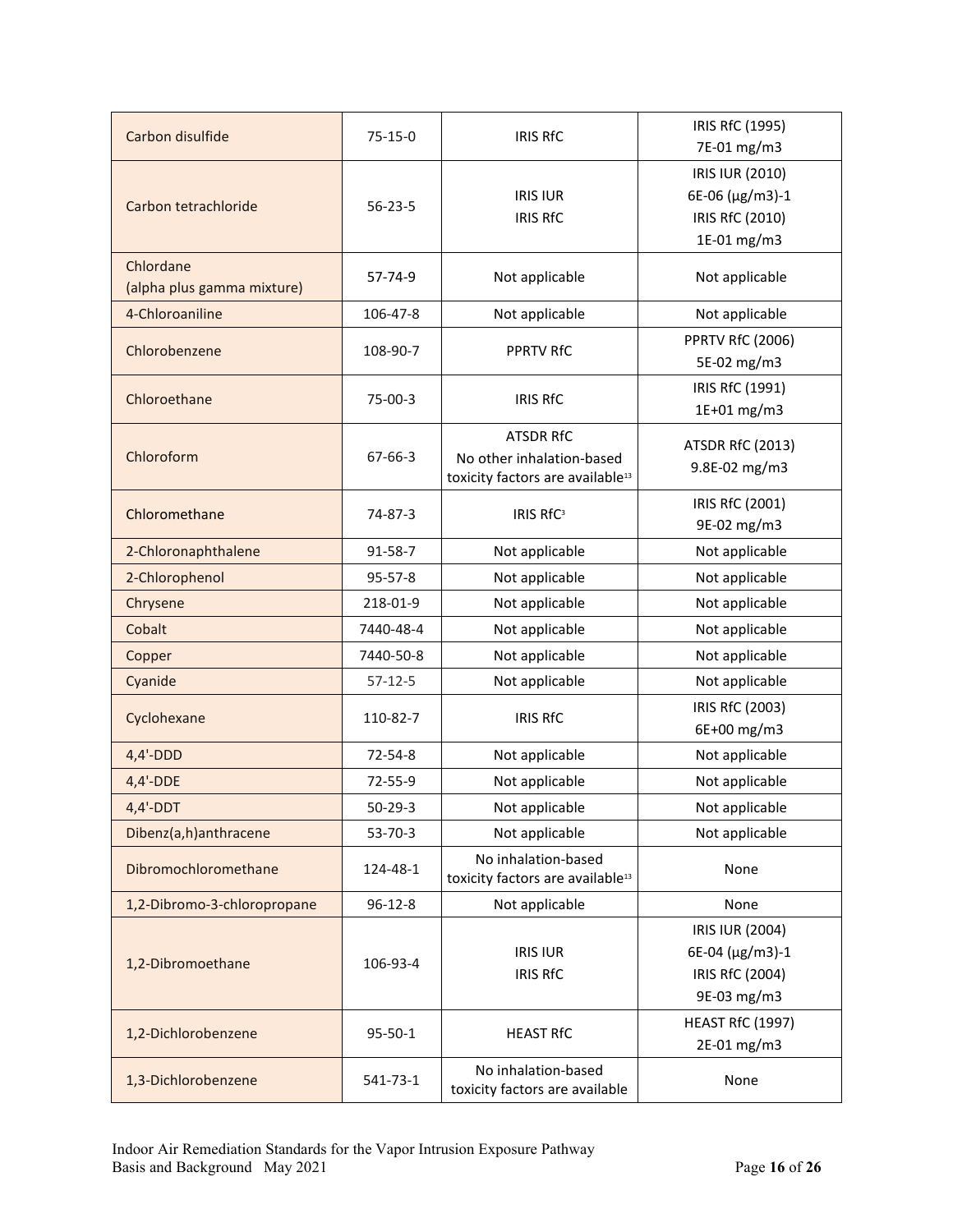| 1,4-Dichlorobenzene                                       | 106-46-7      | <b>IRIS RfC</b><br>No other inhalation-based<br>toxicity factors are available <sup>13</sup>  | IRIS RfC (1996)<br>8E-01 mg/m3                                                 |
|-----------------------------------------------------------|---------------|-----------------------------------------------------------------------------------------------|--------------------------------------------------------------------------------|
| 3,3'-Dichlorobenzidine                                    | 91-94-1       | Not applicable                                                                                | Not applicable                                                                 |
| Dichlorodifluoromethane                                   | $75 - 71 - 8$ | No inhalation-based<br>toxicity factors are available <sup>4</sup>                            | None                                                                           |
| 1,1-Dichloroethane                                        | 75-34-3       | No inhalation-based<br>toxicity factors are available <sup>5</sup>                            | None                                                                           |
| 1,2-Dichloroethane                                        | 107-06-2      | <b>PPRTV RfC</b><br>No other inhalation-based<br>toxicity factors are available <sup>13</sup> | <b>PPRTV RfC (2010)</b><br>7E-03 mg/m3                                         |
| 1,1-Dichloroethene                                        | $75 - 35 - 4$ | IRIS RfC with a Group C<br>carcinogen factor                                                  | IRIS RfC (2002/2005)<br>2E-01 mg/m3<br>Group C carcinogen factor 10            |
| cis-1,2-Dichloroethene                                    | 156-59-2      | No inhalation-based<br>toxicity factors are available                                         | None                                                                           |
| trans-1,2-Dichloroethene                                  | 156-60-5      | No inhalation-based<br>toxicity factors are available <sup>6</sup>                            | None                                                                           |
| 2,4-Dichlorophenol                                        | 120-83-2      | Not applicable                                                                                | Not applicable                                                                 |
| 1,2-Dichloropropane                                       | 728-87-5      | <b>PPRTV IUR</b><br><b>IRIS RfC</b>                                                           | <b>PPRTV IUR (2016)</b><br>3.7E-06 (µg/m3)-1<br>IRIS RfC (1991)<br>4E-03 mg/m3 |
| 1,3-Dichloropropene<br>(cis and trans)                    | 5422-75-6     | <b>IRIS IUR</b><br><b>IRIS RfC</b>                                                            | IRIS IUR (2000)<br>4E-06 (μg/m3)-1<br>IRIS RfC (2000)<br>2E-02 mg/m3           |
| <b>Dieldrin</b>                                           | $60 - 57 - 1$ | Not applicable                                                                                | Not applicable                                                                 |
| Diethylphthalate                                          | 84-66-2       | Not applicable                                                                                | Not applicable                                                                 |
| 2,4-Dimethylphenol                                        | 105-67-9      | Not applicable                                                                                | Not applicable                                                                 |
| Di-n-butylphthalate                                       | 84-74-2       | Not applicable                                                                                | Not applicable                                                                 |
| 2,4-Dinitrophenol                                         | $51 - 28 - 5$ | Not applicable                                                                                | Not applicable                                                                 |
| 2,4-Dinitrotoluene /2,6-<br>Dinitrotoluene (mixture)      | 25321-14-6    | Not applicable                                                                                | Not applicable                                                                 |
| Di-n-octyl phthalate                                      | 117-84-0      | Not applicable                                                                                | Not applicable                                                                 |
| 1,4-Dioxane                                               | 123-91-1      | <b>IRIS IUR</b><br><b>IRIS RfC</b>                                                            | IRIS IUR (2013)<br>5.0E-06 (µg/m3)-1<br>IRIS RfC (2013)<br>3E-02 mg/m3         |
| <b>Endosulfan I and Endosulfan II</b><br>(alpha and beta) | 115-29-7      | Not applicable                                                                                | Not applicable                                                                 |
| <b>Endrin</b>                                             | 72-20-8       | Not applicable<br>Not applicable                                                              |                                                                                |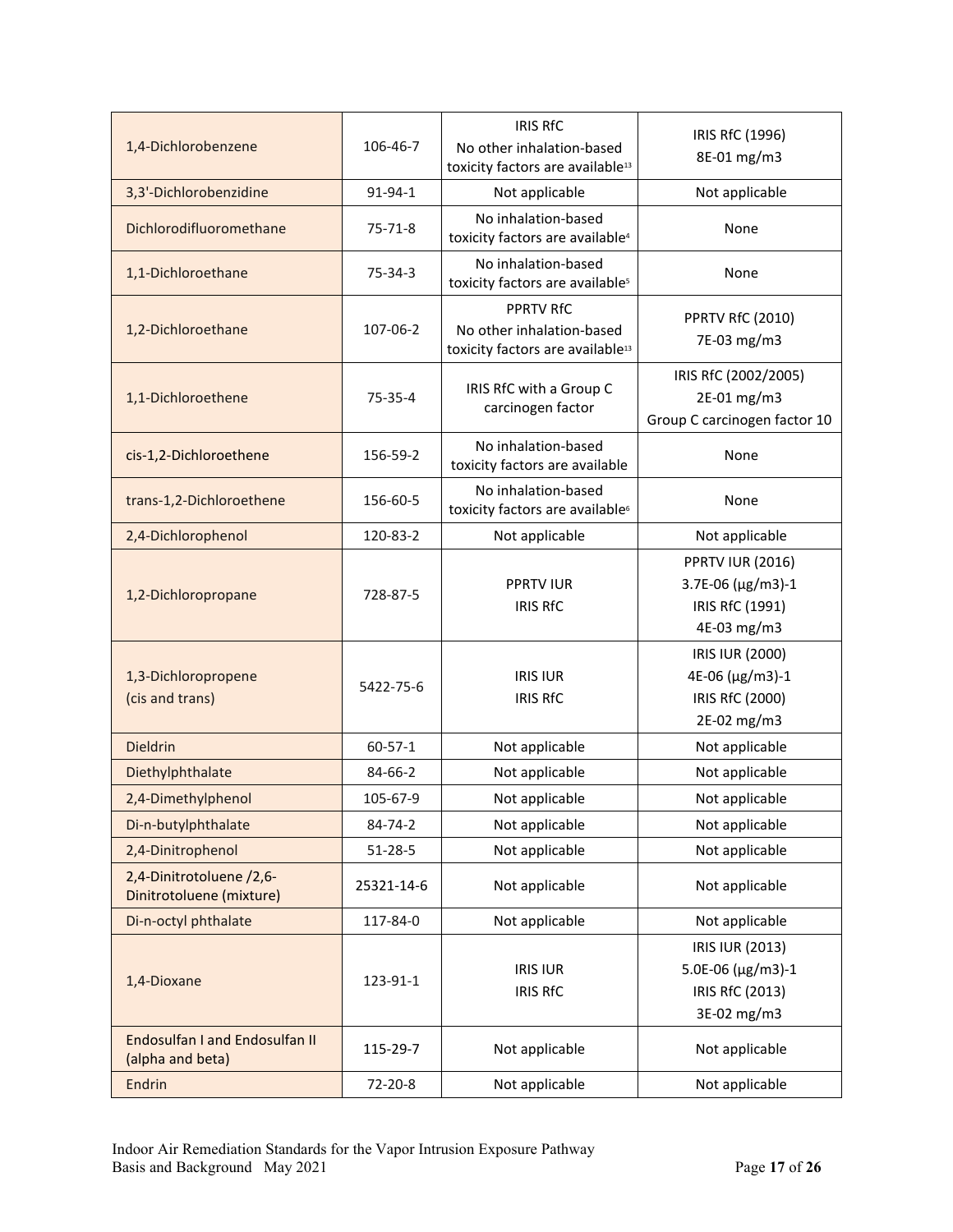| Ethylbenzene                                                    | CalEPA IUR<br>100-41-4<br><b>IRIS RfC</b> |                                                                     | CalEPA IUR (2007)<br>2.5E-06 (µg/m3)-1<br>IRIS RfC (1991)<br>1E+00 mg/m3 |  |
|-----------------------------------------------------------------|-------------------------------------------|---------------------------------------------------------------------|--------------------------------------------------------------------------|--|
| <b>Extractable Petroleum</b><br>Hydrocarbons (EPH) (Category 1) | various<br>Not applicable                 |                                                                     | Not applicable                                                           |  |
| <b>Extractable Petroleum</b><br>Hydrocarbons (EPH) (Category 2) | various                                   | Not applicable                                                      | Not applicable                                                           |  |
| Fluoranthene                                                    | 206-44-0                                  | Not applicable                                                      | Not applicable                                                           |  |
| Fluorene                                                        | 86-73-7                                   | Not applicable                                                      | Not applicable                                                           |  |
| alpha-HCH (alpha-BHC)                                           | 319-84-6                                  | Not applicable                                                      | Not applicable                                                           |  |
| beta-HCH (beta-BHC)                                             | 319-85-7                                  | Not applicable                                                      | Not applicable                                                           |  |
| Heptachlor                                                      | 76-44-8                                   | Not applicable                                                      | Not applicable                                                           |  |
| <b>Heptachlor epoxide</b>                                       | 1024-57-3                                 | Not applicable                                                      | Not applicable                                                           |  |
| Hexachlorobenzene                                               | 118-74-1                                  | Not applicable                                                      | Not applicable                                                           |  |
| Hexachloro-1,3-butadiene                                        | 87-68-3                                   | No inhalation-based<br>toxicity factors are available <sup>13</sup> | None                                                                     |  |
| Hexachlorocyclopentadiene                                       | $77 - 47 - 4$                             | Not applicable                                                      | Not applicable                                                           |  |
| Hexachloroethane                                                | $67 - 72 - 1$                             | Not applicable                                                      | Not applicable                                                           |  |
| n-Hexane                                                        | 110-54-3                                  | <b>IRIS RfC</b>                                                     | IRIS RfC (2005)<br>7E-01 mg/m3                                           |  |
| 2-Hexanone                                                      | 591-78-6                                  | Not applicable                                                      | Not applicable                                                           |  |
| Indeno(1,2,3,-cd) pyrene<br>193-39-5                            |                                           | Not applicable                                                      | Not applicable                                                           |  |
| Isophorone                                                      | 78-59-1                                   | Not applicable                                                      | Not applicable                                                           |  |
| Isopropylbenzene                                                | 98-82-8                                   | Not applicable                                                      | Not applicable                                                           |  |
| Lead                                                            | 7439-92-1                                 | Not applicable                                                      | Not applicable                                                           |  |
| Lindane (gamma-HCH)<br>(gamma-BHC)                              | 58-89-9                                   | Not applicable                                                      | Not applicable                                                           |  |
| Manganese                                                       | 7439-96-5                                 | Not applicable                                                      | Not applicable                                                           |  |
| Mercury                                                         | 7439-97-6                                 | <b>IRIS RfC</b>                                                     | IRIS RfC (1995)<br>3E-04 mg/m3                                           |  |
| Methoxychlor                                                    | $72 - 43 - 5$                             | Not applicable                                                      | Not applicable                                                           |  |
| Methyl acetate                                                  | 79-20-9                                   | No inhalation-based<br>toxicity factors are available               | None                                                                     |  |
| Methylene chloride                                              | 75-09-2                                   | <b>IRIS IUR</b><br><b>IRIS RfC</b>                                  | IRIS IUR (2011)<br>1E-8 (µg/m3)-1<br>IRIS RfC (2011)<br>6E-01 mg/m3      |  |
| 2-Methylnaphthalene                                             | $91 - 57 - 6$                             | Not applicable                                                      | Not applicable                                                           |  |
| 4-Methyl-2-pentanone                                            | 108-10-1                                  | <b>IRIS RfC</b>                                                     | IRIS RfC (2003)<br>3E+0 mg/m3                                            |  |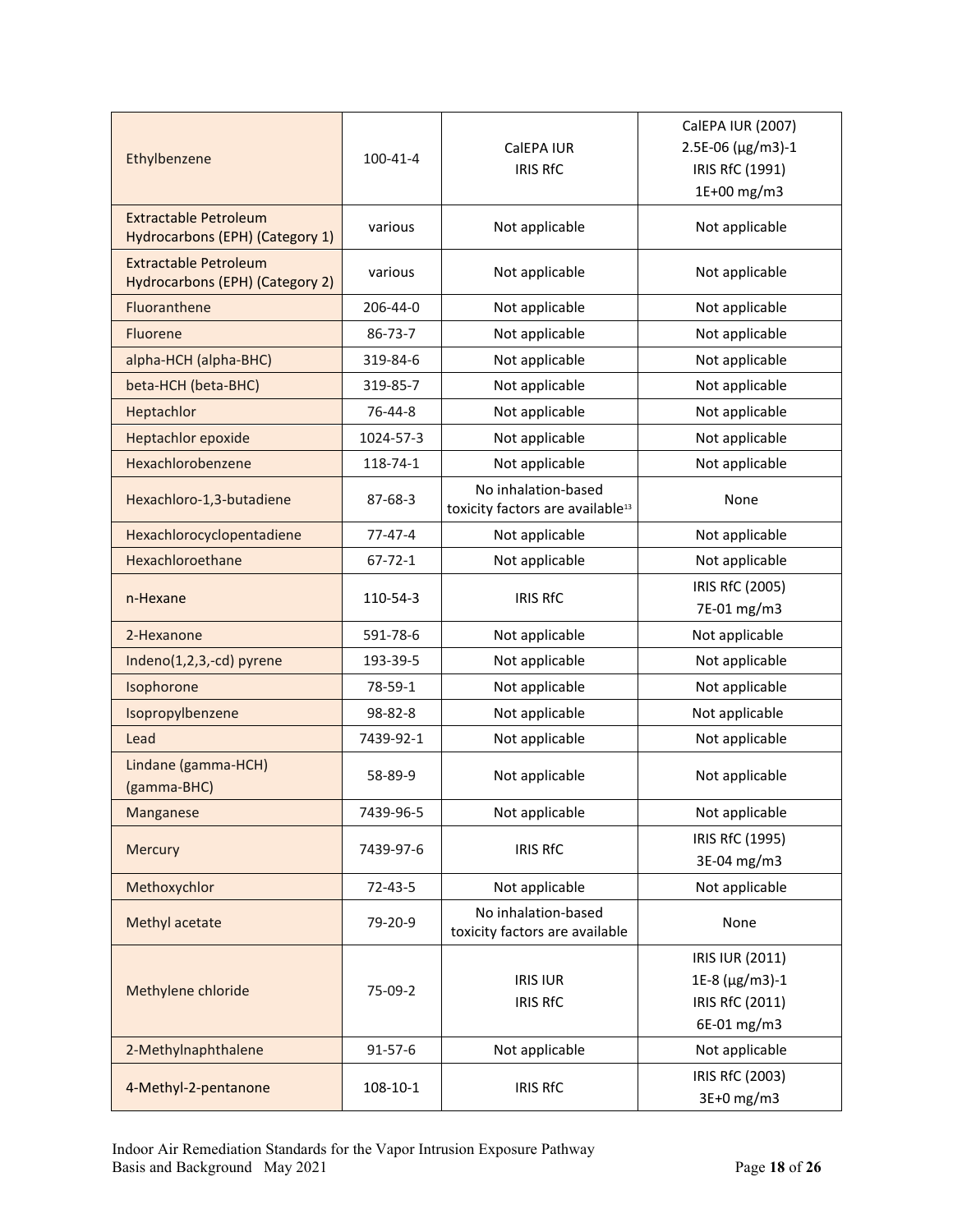| 2-Methylphenol                           | $95 - 48 - 7$ | Not applicable                                                      | Not applicable                                                                                 |  |
|------------------------------------------|---------------|---------------------------------------------------------------------|------------------------------------------------------------------------------------------------|--|
| 4-Methylphenol<br>106-44-5               |               | Not applicable                                                      | Not applicable                                                                                 |  |
| Methyl tert-butyl ether (MTBE)           | 1634-04-4     | <b>IRIS RfC</b><br>CalEPA IUR                                       | CalEPA IUR (1999)<br>2.6E-07 (µg/m3)-1<br>IRIS RfC (1993)<br>3E+0 mg/m3                        |  |
| Naphthalene                              | $91 - 20 - 3$ | CalEPA IUR<br>IRIS RfC with a Group C<br>carcinogen factor          | CalEPA IUR (2004)<br>3.4E-05 (µg/m3)-1<br>IRIS RfC (1998)<br>3E-03 mg/m3<br>Group C carcinogen |  |
| <b>Nickel</b>                            | 7440-02-0     | Not applicable                                                      | Not applicable                                                                                 |  |
| 4-Nitroaniline                           | 100-01-6      | Not applicable                                                      | Not applicable                                                                                 |  |
| Nitrobenzene                             | 98-95-3       | Not applicable                                                      | Not applicable                                                                                 |  |
| N-Nitroso-di-n propylamine               | 621-64-7      | Not applicable                                                      | Not applicable                                                                                 |  |
| N-Nitrosodiphenylamine                   | 86-30-6       | Not applicable                                                      | Not applicable                                                                                 |  |
| 2,2'-Oxybis(1-choloropropane)            | 108-60-1      | Not applicable                                                      | Not applicable                                                                                 |  |
| Pentachlorophenol                        | 87-86-5       | Not applicable                                                      | Not applicable                                                                                 |  |
| Phenol                                   | 108-95-2      | Not applicable                                                      | Not applicable                                                                                 |  |
| Polychlorinated biphenyls (PCBs)         | 1336-36-3     | Not applicable                                                      | Not applicable                                                                                 |  |
| Pyrene                                   | 129-00-0      | Not applicable                                                      | Not applicable                                                                                 |  |
| Selenium                                 | 7782-49-2     | Not applicable                                                      | Not applicable                                                                                 |  |
| Silver                                   | 7440-22-4     | Not applicable                                                      | Not applicable                                                                                 |  |
| Styrene                                  | 100-42-5      | VI standard can be developed<br>using IRIS RfC7                     | IRIS RfC (1993)<br>1E+0 mg/m3                                                                  |  |
| <b>Tertiary butyl alcohol (TBA)</b>      | 75-65-0       | No inhalation-based<br>toxicity factors are available <sup>13</sup> | None                                                                                           |  |
| 1,2,4,5-Tetrachlorobenzene               | 95-94-3       | Not applicable                                                      | Not applicable                                                                                 |  |
| 2,3,7,8-Tetrachlorodibenzo-p-<br>dioxin  | 1746-01-6     | Not applicable                                                      | Not applicable                                                                                 |  |
| 1,1,2,2-Tetrachloroethane                | 79-34-5       | No inhalation-based<br>toxicity factors are available <sup>13</sup> | None                                                                                           |  |
|                                          |               |                                                                     | IRIS IUR (2012)                                                                                |  |
| Tetrachloroethene (PCE)                  | 127-18-4      | <b>IRIS IUR</b><br><b>IRIS RfC</b>                                  | 2.6E-07 (µg/m3)-1<br>IRIS RfC (2012)<br>4E-02 mg/m3                                            |  |
| 2,3,4,6-Tetrachlorophenol                | 58-90-2       | Not applicable                                                      | Not applicable                                                                                 |  |
| Toluene                                  | 108-88-3      | <b>IRIS RfC</b>                                                     | IRIS RfC (2005)<br>5E+0 mg/m3                                                                  |  |
| Not applicable<br>Toxaphene<br>8001-35-2 |               | Not applicable                                                      |                                                                                                |  |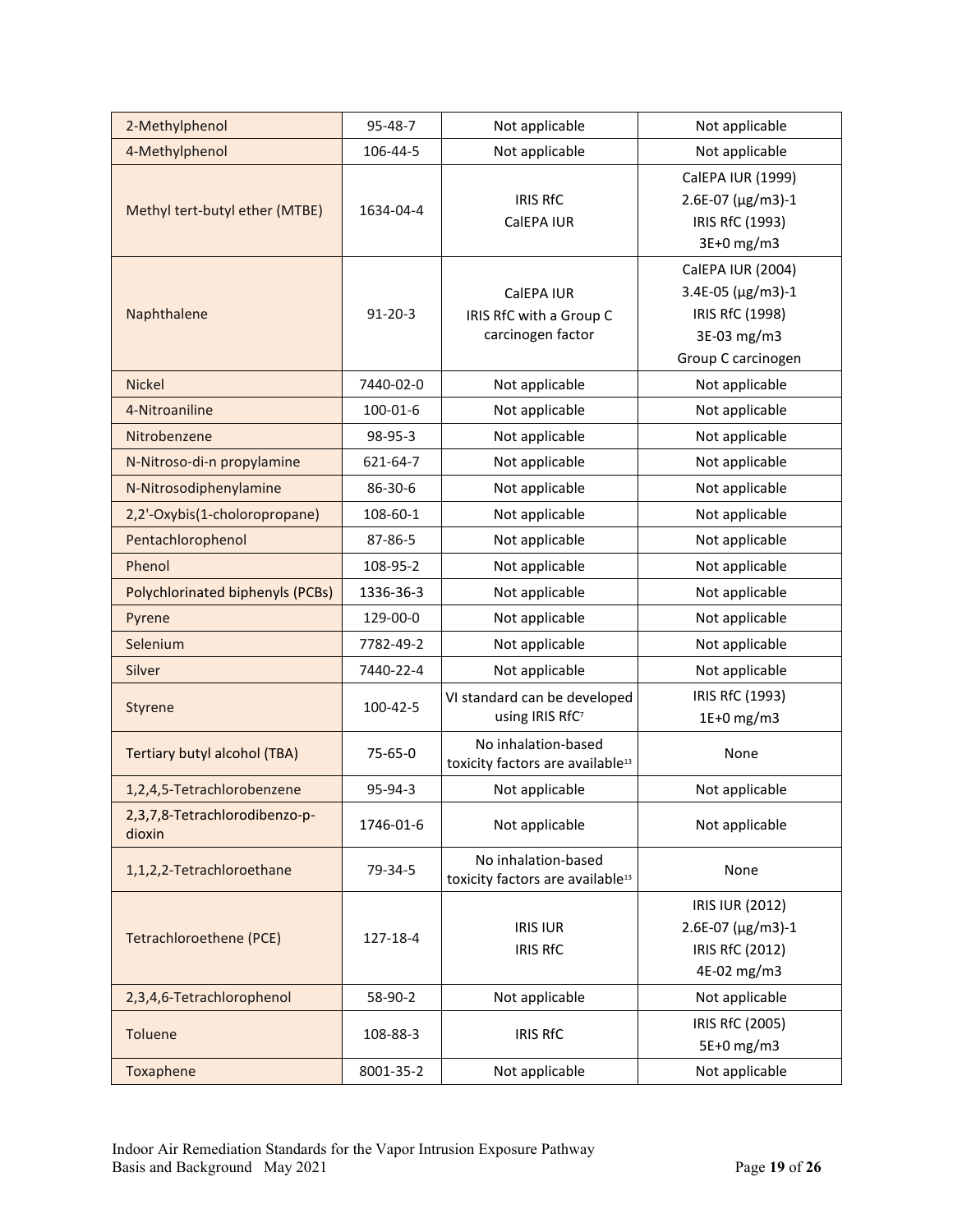| 1,2,4-Trichlorobenzene                                 | 120-82-1      | <b>PPRTV RfC</b>                                                    | <b>PPRTV RfC (2009)</b><br>2E-03 mg/m3                                        |  |
|--------------------------------------------------------|---------------|---------------------------------------------------------------------|-------------------------------------------------------------------------------|--|
| 1,1,1-Trichloroethane                                  | $71 - 55 - 6$ | <b>IRIS RfC<sup>8</sup></b>                                         | IRIS RfC (2007)<br>5E+0 mg/m3                                                 |  |
| 1,1,2-Trichloroethane                                  | 79-00-5       | No inhalation-based<br>toxicity factors are available <sup>9</sup>  | None                                                                          |  |
| $79-01-6$<br>Trichloroethene (TCE)                     |               | <b>IRIS IUR</b><br>IRIS RfC <sup>10</sup>                           | IRIS IUR (2011)<br>4.1E-6 ( $\mu$ g/m3)-1<br>IRIS RfC (2011)<br>$2E-3$ mg/m3  |  |
| Trichlorofluoromethane                                 | 75-69-4       | No inhalation-based<br>toxicity factors are available <sup>11</sup> | None                                                                          |  |
| 2,4,5-Trichlorophenol                                  | 95-95-4       | Not applicable                                                      | Not applicable                                                                |  |
| 2,4,6-Trichlorophenol<br>88-06-2                       |               | Not applicable                                                      | Not applicable                                                                |  |
| 1,1,2-Trichloro-1,2,2-<br>$76-13-1$<br>trifluoroethane |               | <b>PPRTV RfC</b>                                                    | <b>PPRTV RfC (2016)</b><br>5E+00 mg/m3                                        |  |
| 1,2,4-Trimethylbenzene                                 | $95 - 63 - 6$ | <b>IRIS RfC</b>                                                     | IRIS RfC (2016)<br>6E-02 mg/m3                                                |  |
| Vanadium                                               | 7440-62-2     | Not applicable                                                      | Not applicable                                                                |  |
| <b>Vinyl Chloride</b>                                  | $75-01-4$     | <b>IRIS IUR.</b><br>IRIS RfC <sup>12</sup>                          | IRIS IUR (2000)<br>4.4E-6 ( $\mu$ g/m3)-1<br>IRIS RfC (2000)<br>$1.E-1 mg/m3$ |  |
| <b>Xylenes</b>                                         | 1330-20-7     | <b>IRIS RfC</b>                                                     | IRIS RfC (2003)<br>1.E-01 mg/m3                                               |  |
| Zinc                                                   | 7440-66-6     | Not applicable                                                      | Not applicable                                                                |  |

 $1$  An ATSDR RfC exists for acetone using the results of the Stewart 1975 study. The USEPA IRIS notes that this study should only be used in the development of a short-term exposure RfC and not a long term (chronic) exposure RfC.

<sup>2</sup> A NJDWQI RfC exists for 2-butanone, but the IRIS RfC has been determined by the Department to be more appropriate. The existing NJDWQI RfC is based on a route-to-route conversion of a NJDWQI RfD. The Department's Site Remediation and Waste Management Program policy does not allow, except where warranted, for the development of indoor air remediation standards based on route-to-route conversion of toxicity factors. This policy conforms with USEPA policy concerning route-to-route conversion of toxicity factors.

 $3$  A HEAST IUR exists for chloromethane, but a subsequent PPRTV review (2012) states that the use of the HEAST IUR is "Inadequate for an assessment of carcinogenic potential".

<sup>4</sup> A HEAST RfC and a PPRTV RfC exist for dichlorodifluoromethane. Both RfCs are derived using the same study (Prendergast 1967). The PPRTV is listed as an Appendix value. The PPRTV RfC is listed as an Appendix value because the Prendergast study was determined by USEPA to have flaws. It is the Department's Site Remediation and Waste Management Program policy not to use PPRTV Appendix values to develop remediation standards. As the HEAST RfC was developed using the Prendergast study data, the Department decided not to use this RfC in the development of a remediation standard.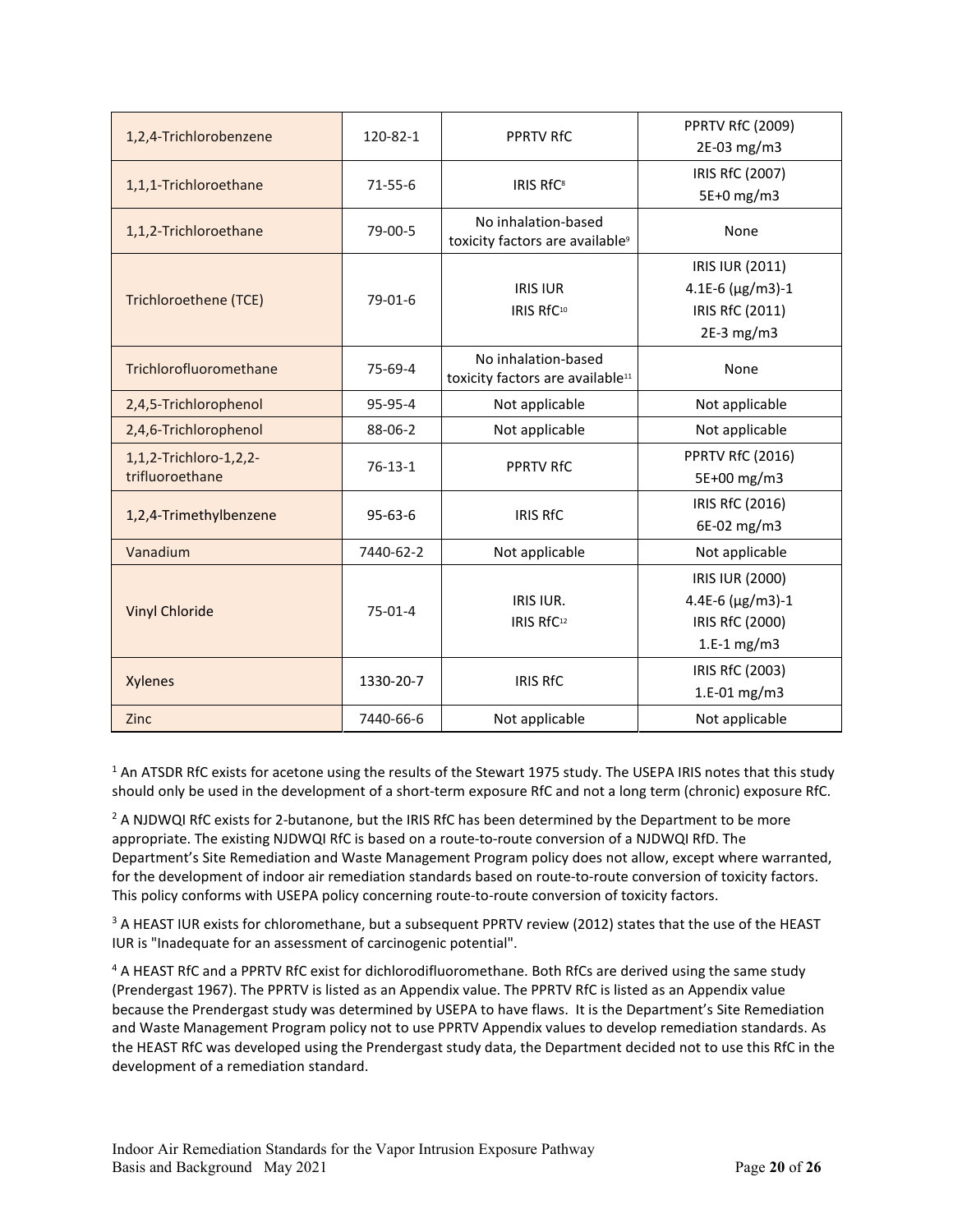<sup>5</sup> A HEAST RfC exists for 1,1-dichloroethane, but a subsequent PPRTV review (2006) indicated that data were inadequate to derive a chronic exposure RfC for 1,1-dichloroethane. A CalEPA IUR also exists for 1,1 dichloroethane but is based on a route-to-route conversion of an oral study. The Department's Site Remediation and Waste Management Program policy does not allow, except where warranted, for the development of indoor air remediation standards based on route-to-route conversion of toxicity factors.

 $6$  A PPRTV RfC exists for trans-1,2-dichloroethene but a subsequent IRIS assessment (2010) stated "the available inhalation data from the Freund study are insufficient to support reference value derivation and RfC."

<sup>7</sup> A HEAST 1991 IUR exists for styrene but USEPA NCEA does not recommend its use.

<sup>8</sup> Although an NJDWQI RfC exists for 1,1,1-trichloroethane, the Department determined that the IRIS RfC is a scientifically better toxicity value to develop a non-cancer-based soil inhalation remediation standard.

<sup>9</sup> Although a PPRTV RfC for 1,1,2-trichloroethane exists, it is listed as an Appendix value. The PPRTV Appendix value is based on a study that was determined by USEPA to have flaws. It is the Department's Site Remediation and Waste Management Program policy not to use PPRTV Appendix values to develop indoor air remediation standards. An IRIS IUR also exists for 1,1,2-trichloroethane but is based on a route-to-route conversion of an oral study. The Department's Site Remediation and Waste Management Program policy does not allow, except where warranted, for the development of indoor air remediation standards based on route-to-route conversion of toxicity factors.

<sup>10</sup> The IRIS RfC for trichloroethene is based on a route-to-route conversion of an ingestion study, which was determined to be acceptable by USEPA as substantiated by additional evaluation including physiologically-based pharmacokinetic modeling.

<sup>11</sup> A HEAST RfC exists for trichlorofluoromethane, but a subsequent PPRTV review (2009) indicated that data used to derive the RfC were inadequate.

 $12$  The IRIS RfC for vinyl chloride is based on a route-to-route conversion of an ingestion study, which was determined to be acceptable by USEPA as substantiated by additional evaluation including physiologically-based pharmacokinetic modeling.

 $13$ There is an inhalation toxicity factor available for this contaminant but it is based on a route-to-route conversion of an oral study. The Department's Site Remediation and Waste Management Program policy does not allow, except where warranted with physiologically-based pharmacokinetic modeling, for the development of indoor air remediation standards based on route-to-route conversion of toxicity factors.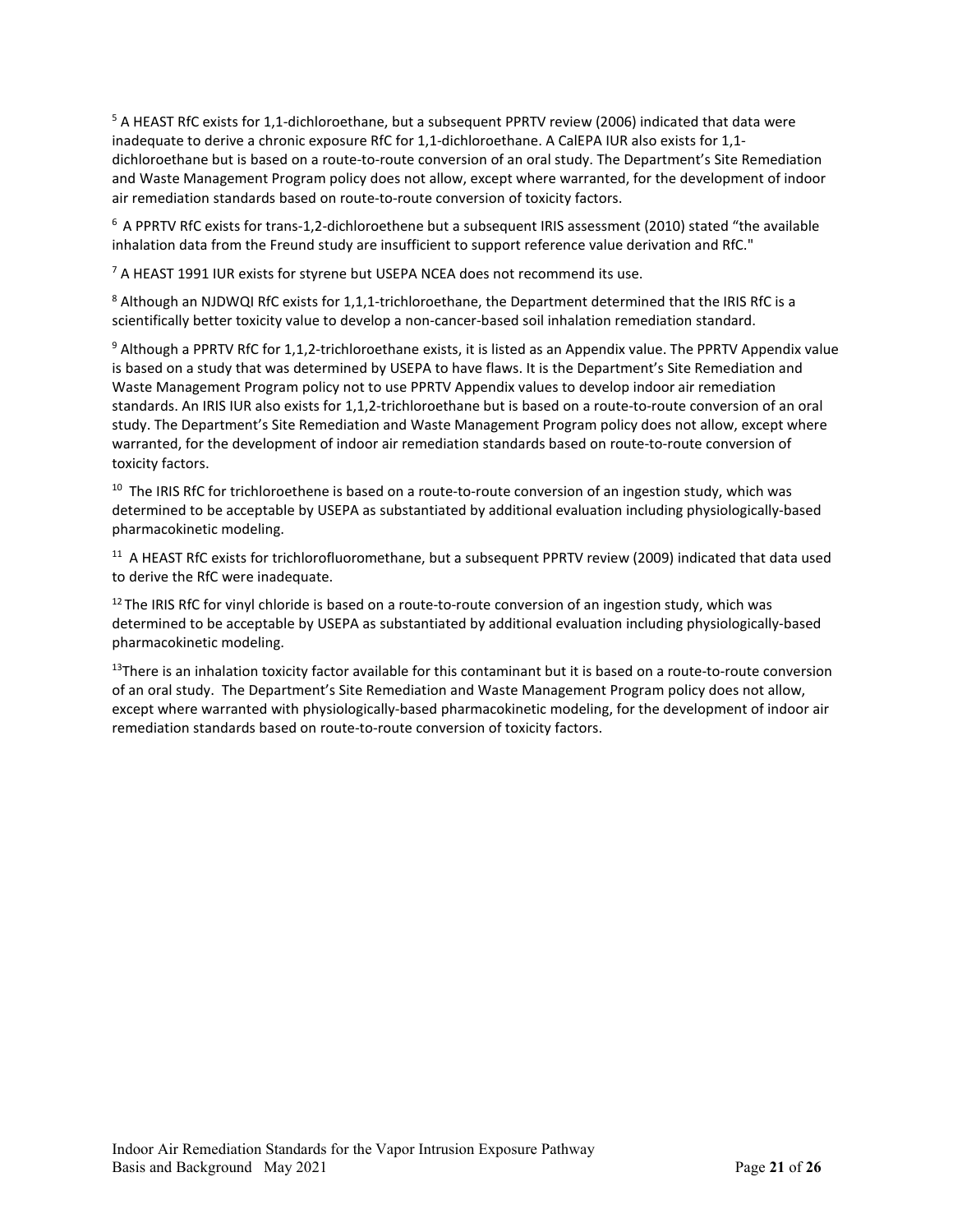#### **References**

ATSDR (Agency for Toxic Substances and Disease Registry). 2018. Minimal Risk Levels for Hazardous Substances.<http://www.atsdr.cdc.gov/mrls/mrllist.asp>

CalEPA (California Environmental Protection Agency). Office of Environmental Health Hazard Assessment (OEHHA). OEHHA Toxicity Criteria Database. <http://www.oehha.ca.gov/risk/chemicalDB/index.asp>

HEAST – Health Effects Assessment Summary: Annual Update FY 1997. United States Environmental Protection Agency, Office of Research and Development, Office of Emergency and Remedial Response, Washington, DC. NTIS PB97-921199. [http://epa](http://epa-heast.ornl.gov/index.html)[heast.ornl.gov/index.html](http://epa-heast.ornl.gov/index.html)

IRIS (Integrated Risk Information System). United States Environmental Protection Agency. <http://www.epa.gov/IRIS/>

NJDWQI (New Jersey Drinking Water Quality Institute). 1994. Maximum Contaminant Level Recommendation for Hazardous Contaminants in Drinking Water, Appendix A, Health-Based Maximum Contaminant Level Support Documents and Addenda. (A-280 Values). <https://www.state.nj.us/dep/watersupply/pdf/1994.pdf>

PPRTV (Provisional Peer Reviewed Toxicity Values for Superfund). United States Environmental Protection Agency.<http://hhpprtv.ornl.gov/index.html>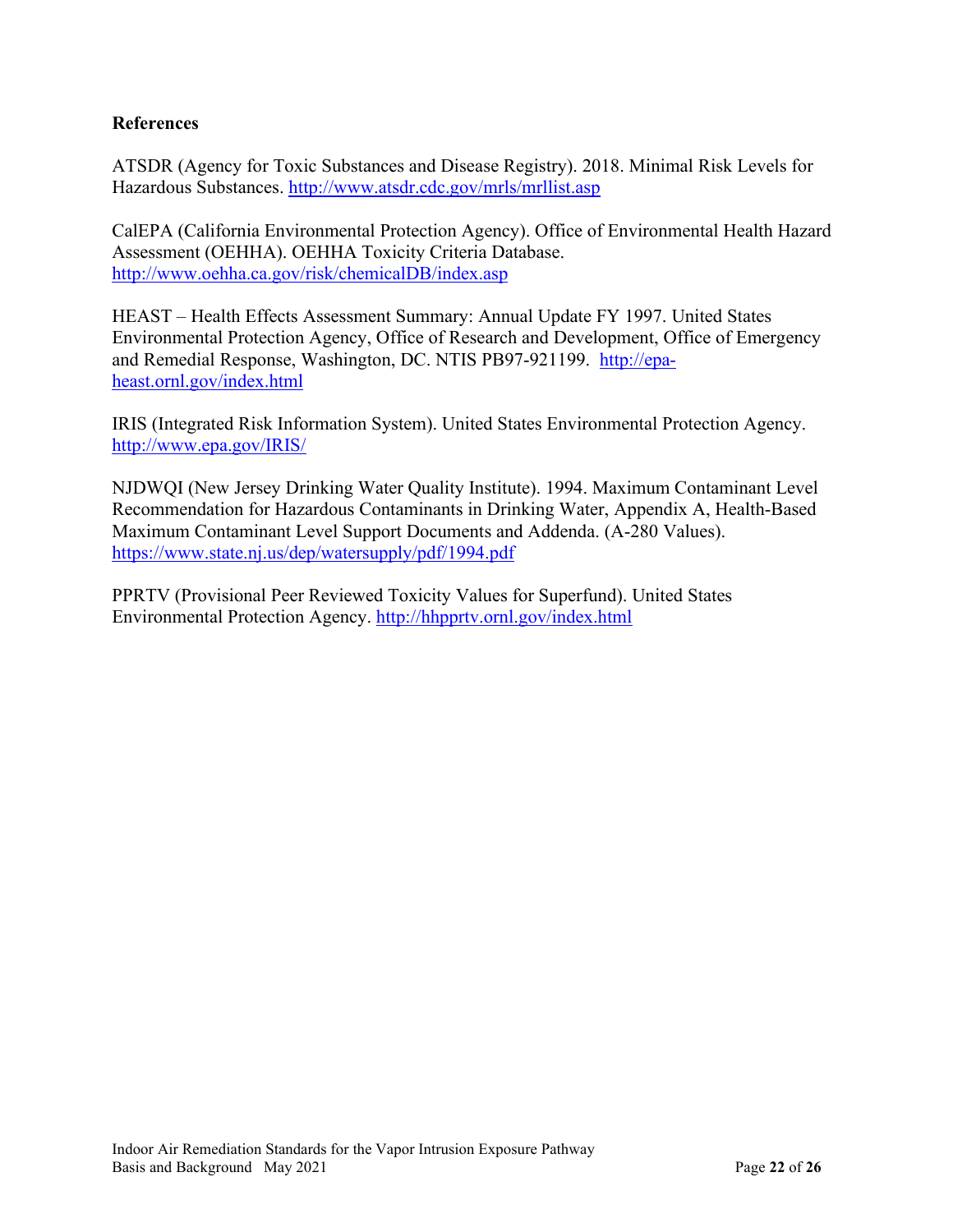#### **Table 2**

#### <span id="page-22-0"></span>**Indoor Air Remediation Standards for the Vapor Intrusion Exposure Pathway - Residential (µg/m3) (All numeric values are rounded to two significant figures)**

|                             |                | <b>Carcinogenic</b><br><b>Indoor Air</b><br><b>Human Health-</b> | Noncarcinogenic<br><b>Indoor Air</b><br><b>Human Health-</b> | <b>Reporting</b> | <b>Indoor Air</b><br><b>Remediation</b><br><b>Standard</b> |
|-----------------------------|----------------|------------------------------------------------------------------|--------------------------------------------------------------|------------------|------------------------------------------------------------|
| <b>Contaminant</b>          | <b>CAS No.</b> | <b>based Criterion</b>                                           | <b>based Criterion</b>                                       | Limit            | <b>Residential</b>                                         |
| Acetone                     | $67 - 64 - 1$  | <b>NA</b>                                                        | <b>NA</b>                                                    | 12               | <b>NA</b>                                                  |
| <b>Benzene</b>              | $71-43-2$      | 0.36                                                             | 31                                                           | 0.64             | 0.64 <sup>1</sup>                                          |
| Bromodichloromethane        | $75 - 27 - 4$  | <b>NA</b>                                                        | <b>NA</b>                                                    | 1.3              | <b>NA</b>                                                  |
| <b>Bromoform</b>            | $75 - 25 - 2$  | <b>NA</b>                                                        | <b>NA</b>                                                    | 2.1              | <b>NA</b>                                                  |
| <b>Bromomethane</b>         |                |                                                                  |                                                              |                  |                                                            |
| (Methyl bromide)            | 74-83-9        | <b>NA</b>                                                        | 5.2                                                          | 0.78             | 5.2                                                        |
| 2-Butanone                  |                |                                                                  |                                                              |                  |                                                            |
| (Methyl ethyl ketone) (MEK) | 78-93-3        | <b>NA</b>                                                        | 5,200                                                        | 1.5              | 5,200                                                      |
| Carbon disulfide            | $75 - 15 - 0$  | <b>NA</b>                                                        | 730                                                          | 1.6              | 730                                                        |
| Carbon tetrachloride        | $56 - 23 - 5$  | 0.47                                                             | 100                                                          | 1.3              | $1.3^{1}$                                                  |
| Chlorobenzene               | 108-90-7       | <b>NA</b>                                                        | 52                                                           | 0.92             | 52                                                         |
| Chloroethane                |                |                                                                  |                                                              |                  |                                                            |
| (Ethyl chloride)            | 75-00-3        | <b>NA</b>                                                        | 10,000                                                       | 1.3              | 10,000                                                     |
| Chloroform                  | $67 - 66 - 3$  | <b>NA</b>                                                        | 100                                                          | 0.98             | 100                                                        |
| Chloromethane               |                |                                                                  |                                                              |                  |                                                            |
| (Methyl chloride)           | 74-87-3        | <b>NA</b>                                                        | 94                                                           | 1.0              | 94                                                         |
| Cyclohexane                 | 110-82-7       | <b>NA</b>                                                        | 6,300                                                        | 0.69             | 6,300                                                      |
| Dibromochloromethane        | 124-48-1       | <b>NA</b>                                                        | <b>NA</b>                                                    | 1.7              | <b>NA</b>                                                  |
| 1,2-Dibromoethane (Ethylene |                |                                                                  |                                                              |                  |                                                            |
| dibromide)                  | 106-93-4       | 0.0047                                                           | 9.4                                                          | 1.5              | $1.5^{1}$                                                  |
| 1,2-Dichlorobenzene         |                |                                                                  |                                                              |                  |                                                            |
| (o-Dichlorobenzene)         | 95-50-1        | <b>NA</b>                                                        | 210                                                          | 1.2              | 210                                                        |
| 1,4-Dichlorobenzene         |                |                                                                  |                                                              |                  |                                                            |
| (p-Dichlorobenzene)         | 106-46-7       | <b>NA</b>                                                        | 830                                                          | 1.2              | 830                                                        |
| Dichlorodifluoromethane     |                |                                                                  |                                                              |                  |                                                            |
| (Freon 12)                  | $75 - 71 - 8$  | <b>NA</b>                                                        | <b>NA</b>                                                    | 2.5              | <b>NA</b>                                                  |
| 1,1-Dichloroethane          | 75-34-3        | <b>NA</b>                                                        | <b>NA</b>                                                    | 0.81             | <b>NA</b>                                                  |
| 1,2-Dichloroethane          | 107-06-2       | <b>NA</b>                                                        | 7.3                                                          | 0.81             | 7.3                                                        |
| 1,1-Dichloroethene          |                |                                                                  |                                                              |                  |                                                            |
| (1,1-Dichloroethylene)      | 75-35-4        | <b>NA</b>                                                        | 21                                                           | 0.79             | 21                                                         |
| 1,2-Dichloroethene (cis)    |                |                                                                  |                                                              |                  |                                                            |
| (c-1,2-Dichloroethylene)    | 156-59-2       | <b>NA</b>                                                        | <b>NA</b>                                                    | 0.79             | <b>NA</b>                                                  |
| 1,2-Dichloroethene (trans)  |                |                                                                  |                                                              |                  |                                                            |
| (t-1,2-Dichloroethylene)    | 156-60-5       | <b>NA</b>                                                        | <b>NA</b>                                                    | 0.79             | <b>NA</b>                                                  |
| 1,2-Dichloropropane         | 78-87-5        | 0.76                                                             | 4.2                                                          | 0.92             | 0.92 <sup>1</sup>                                          |
| 1,3-Dichloropropene (total) | 542-75-6       | 0.70                                                             | 21                                                           | 0.91             | $0.91^{1}$                                                 |
| 1,4-Dioxane                 | 123-91-1       | 0.56                                                             | 31                                                           | 0.72             | 0.72 <sup>1</sup>                                          |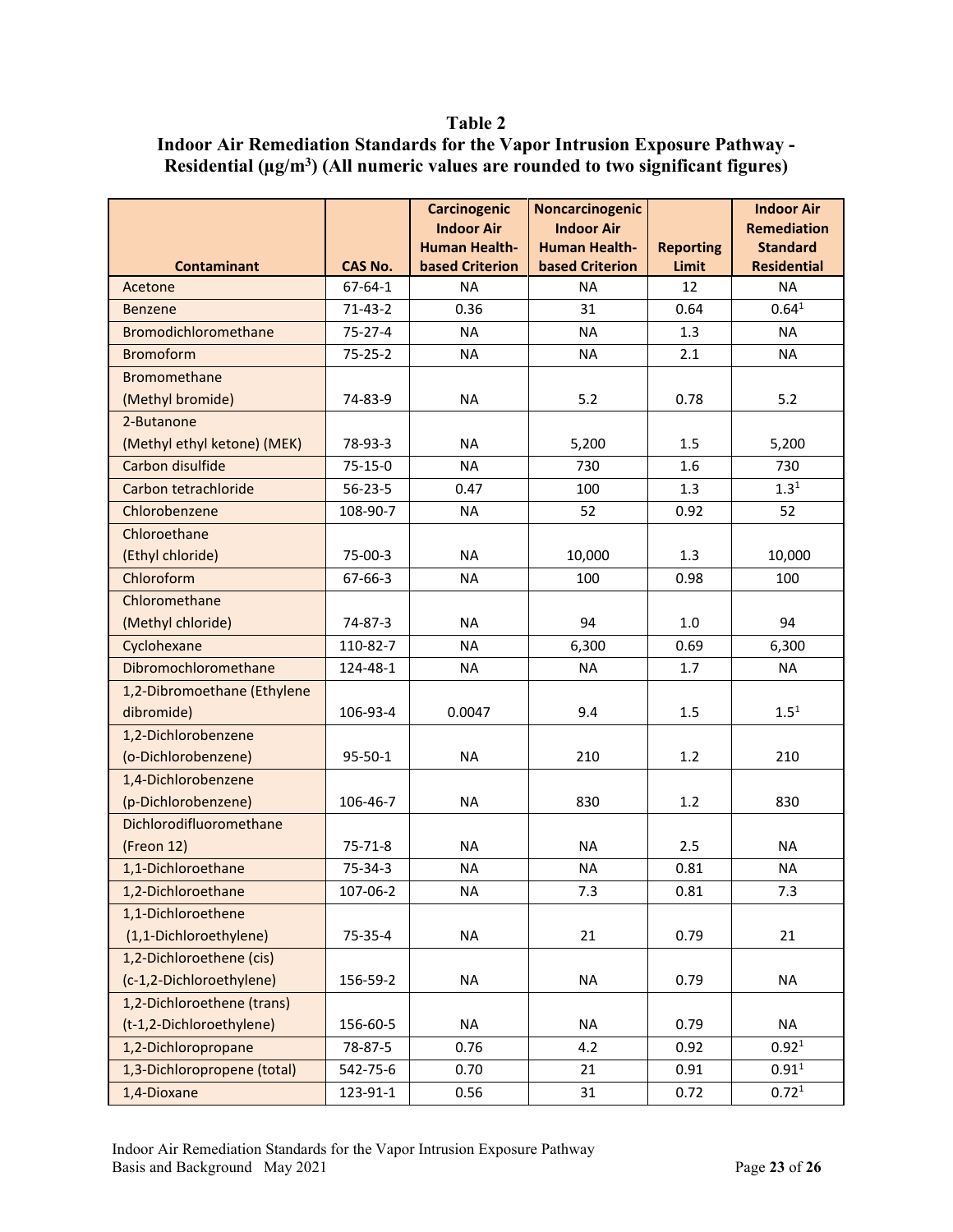| Ethylbenzene                   | 100-41-4      | 1.1       | 1,000     | 0.87 | 1.1       |
|--------------------------------|---------------|-----------|-----------|------|-----------|
| Hexachlorobutadiene            | 87-68-3       | <b>NA</b> | <b>NA</b> | 2.1  | <b>NA</b> |
| n-Hexane                       | 110-54-3      | <b>NA</b> | 730       | 0.70 | 730       |
| <b>Mercury (elemental)</b>     | 7439-97-6     | <b>NA</b> | 0.31      | 1.0  | $1.0^{1}$ |
| Methylene chloride             |               |           |           |      |           |
| (Dichloromethane)              | 75-09-2       | 280       | 630       | 1.7  | 280       |
| 4-Methyl-2-pentanone (MIBK)    | 108-10-1      | <b>NA</b> | 3,100     | 2.0  | 3,100     |
| Methyl tert-butyl ether (MTBE) | 1634-04-4     | 11        | 3,100     | 0.72 | 11        |
| Naphthalene                    | $91 - 20 - 3$ | 0.083     | 3.1       | 2.6  | $2.6^{1}$ |
| Styrene                        | 100-42-5      | <b>NA</b> | 1,000     | 0.85 | 1,000     |
| 1,1,2,2-Tetrachloroethane      | 79-34-5       | <b>NA</b> | <b>NA</b> | 1.4  | <b>NA</b> |
| <b>Tetrachloroethene (PCE)</b> |               |           |           |      |           |
| (Tetrachloroethylene)          | 127-18-4      | 11        | 42        | 1.4  | 11        |
| <b>Toluene</b>                 | 108-88-3      | <b>NA</b> | 5,200     | 0.75 | 5,200     |
| 1,2,4-Trichlorobenzene         | 120-82-1      | <b>NA</b> | 2.1       | 3.7  | $3.7^{1}$ |
| 1,1,1-Trichloroethane          | $71 - 55 - 6$ | <b>NA</b> | 5,200     | 1.1  | 5,200     |
| 1,1,2-Trichloroethane          | 79-00-5       | <b>NA</b> | <b>NA</b> | 1.1  | <b>NA</b> |
| Trichloroethene (TCE)          |               |           |           |      |           |
| (Trichloroethylene)            | 79-01-6       | 0.68      | 2.1       | 1.1  | $1.1^{1}$ |
| Trichlorofluoromethane         | 75-69-4       | <b>NA</b> | <b>NA</b> | 1.1  | <b>NA</b> |
| 1,1,2-Trichloro-1,2,2-         |               |           |           |      |           |
| trifluoroethane (Freon TF)     | $76-13-1$     | <b>NA</b> | 5,200     | 1.5  | 5,200     |
| 1,2,4-Trimethylbenzene         | $95 - 63 - 6$ | <b>NA</b> | 63        | 0.98 | 63        |
| Vinyl chloride                 | 75-01-4       | 0.64      | 100       | 0.51 | 0.64      |
| Xylenes (total)                | 1330-20-7     | <b>NA</b> | 100       | 0.87 | 100       |

NA – Not applicable because appropriate toxicological information is not available  $1$ <sup>1</sup> Standard set at reporting limit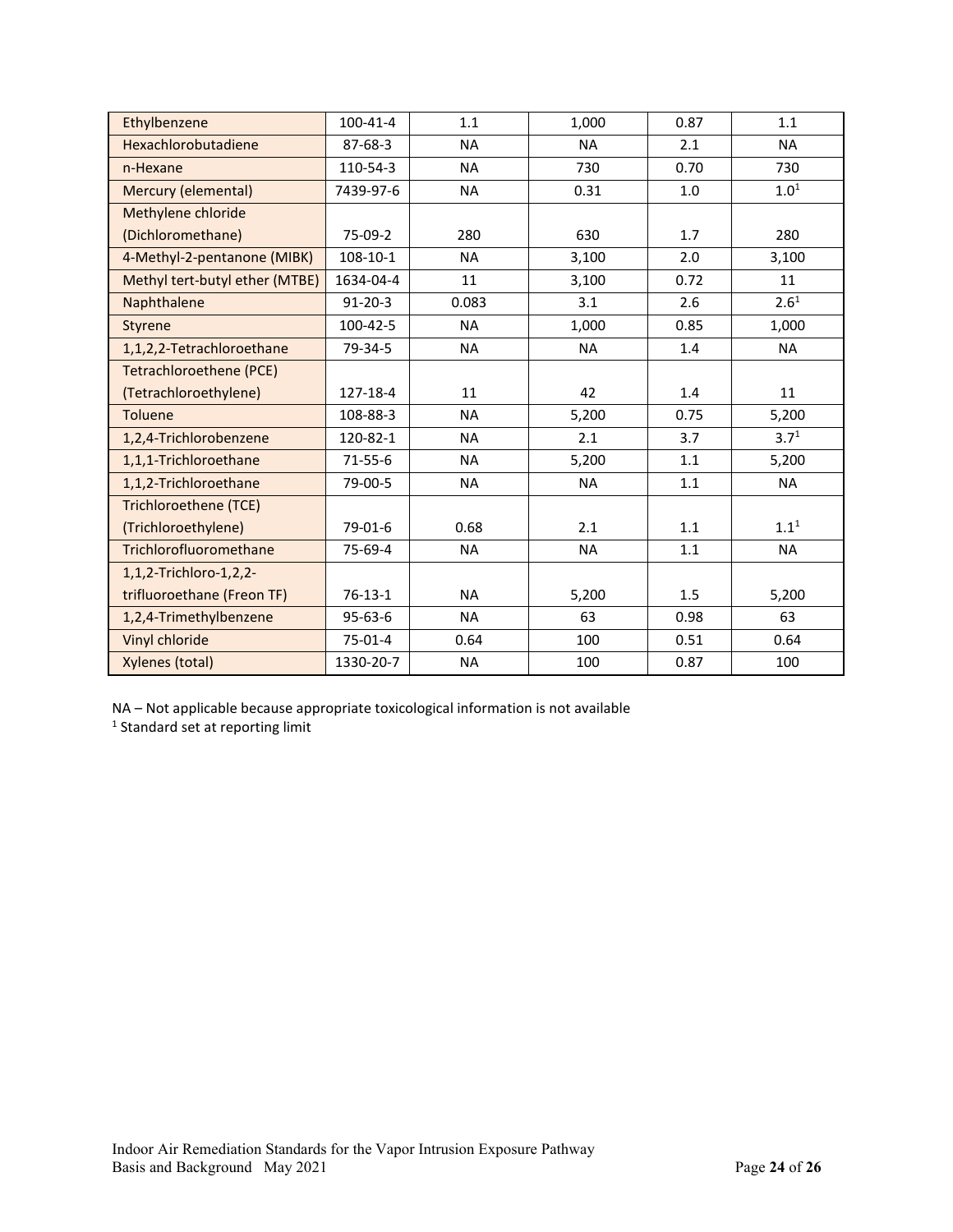#### **Table 3**

<span id="page-24-0"></span>

| <b>Indoor Air Remediation Standards for the Vapor Intrusion Exposure Pathway -</b>       |
|------------------------------------------------------------------------------------------|
| Nonresidential $(\mu g/m^3)$ (All numeric values are rounded to two significant figures) |

|                                |                | <b>Carcinogenic</b>                            | Noncarcinogenic                         |                           | <b>Indoor Air</b>                 |
|--------------------------------|----------------|------------------------------------------------|-----------------------------------------|---------------------------|-----------------------------------|
|                                |                | <b>Indoor Air</b>                              | <b>Indoor Air Human</b>                 |                           | <b>Remediation</b>                |
| <b>Contaminant</b>             | <b>CAS No.</b> | <b>Human Health-</b><br><b>based Criterion</b> | <b>Health-based</b><br><b>Criterion</b> | <b>Reporting</b><br>Limit | <b>Standard</b><br>Nonresidential |
| Acetone                        | $67 - 64 - 1$  | <b>NA</b>                                      | <b>NA</b>                               | 12                        | <b>NA</b>                         |
| <b>Benzene</b>                 | $71-43-2$      | 1.6                                            | 130                                     | 0.64                      | 1.6                               |
| Bromodichloromethane           | $75 - 27 - 4$  | <b>NA</b>                                      | <b>NA</b>                               | 1.3                       | <b>NA</b>                         |
| <b>Bromoform</b>               | $75 - 25 - 2$  | <b>NA</b>                                      | <b>NA</b>                               | 2.1                       | <b>NA</b>                         |
| <b>Bromomethane</b>            |                |                                                |                                         |                           |                                   |
| (Methyl bromide)               | 74-83-9        | <b>NA</b>                                      | 22                                      | 0.78                      | 22                                |
| 2-Butanone                     |                |                                                |                                         |                           |                                   |
| (Methyl ethyl ketone) (MEK)    | 78-93-3        | <b>NA</b>                                      | 22,000                                  | 1.5                       | 22,000                            |
| Carbon disulfide               | 75-15-0        | <b>NA</b>                                      | 3,100                                   | 1.6                       | 3,100                             |
| Carbon tetrachloride           | $56 - 23 - 5$  | 2.0                                            | 440                                     | 1.3                       | 2.0                               |
| Chlorobenzene                  | 108-90-7       | <b>NA</b>                                      | 220                                     | 0.92                      | 220                               |
| Chloroethane                   |                |                                                |                                         |                           |                                   |
| (Ethyl chloride)               | 75-00-3        | <b>NA</b>                                      | 44,000                                  | 1.3                       | 44,000                            |
| Chloroform                     | 67-66-3        | <b>NA</b>                                      | 430                                     | 0.98                      | 430                               |
| Chloromethane                  |                |                                                |                                         |                           |                                   |
| (Methyl chloride)              | 74-87-3        | <b>NA</b>                                      | 390                                     | 1.0                       | 390                               |
| Cyclohexane                    | 110-82-7       | <b>NA</b>                                      | 26,000                                  | 0.69                      | 26,000                            |
| Dibromochloromethane           | 124-48-1       | <b>NA</b>                                      | <b>NA</b>                               | 1.7                       | <b>NA</b>                         |
| 1,2-Dibromoethane              |                |                                                |                                         |                           |                                   |
| (Ethylene dibromide)           | 106-93-4       | 0.020                                          | 39                                      | 1.5                       | $1.5^{1}$                         |
| 1,2-Dichlorobenzene            |                |                                                |                                         |                           |                                   |
| (o-Dichlorobenzene)            | $95 - 50 - 1$  | <b>NA</b>                                      | 880                                     | 1.2                       | 880                               |
| 1,4-Dichlorobenzene            |                |                                                |                                         |                           |                                   |
| (p-Dichlorobenzene)            | 106-46-7       | <b>NA</b>                                      | 3,500                                   | 1.2                       | 3,500                             |
| Dichlorodifluoromethane (Freon |                |                                                |                                         |                           |                                   |
| 12)                            | $75 - 71 - 8$  | <b>NA</b>                                      | <b>NA</b>                               | 2.5                       | <b>NA</b>                         |
| 1,1-Dichloroethane             | 75-34-3        | <b>NA</b>                                      | <b>NA</b>                               | 0.81                      | <b>NA</b>                         |
| 1,2-Dichloroethane             | 107-06-2       | NA                                             | 31                                      | 0.81                      | 31                                |
| 1,1-Dichloroethene             |                |                                                |                                         |                           |                                   |
| (1,1-Dichloroethylene)         | 75-35-4        | <b>NA</b>                                      | 88                                      | 0.79                      | 88                                |
| 1,2-Dichloroethene (cis)       |                |                                                |                                         |                           |                                   |
| (c-1,2-Dichloroethylene)       | 156-59-2       | <b>NA</b>                                      | <b>NA</b>                               | 0.79                      | <b>NA</b>                         |
| 1,2-Dichloroethene (trans)     |                |                                                |                                         |                           |                                   |
| (t-1,2-Dichloroethylene)       | 156-60-5       | <b>NA</b>                                      | <b>NA</b>                               | 0.79                      | <b>NA</b>                         |
| 1,2-Dichloropropane            | 78-87-5        | 3.3                                            | 18                                      | 0.92                      | 3.3                               |
| 1,3-Dichloropropene (total)    | 542-75-6       | 3.1                                            | 88                                      | 0.91                      | 3.1                               |
| 1,4-Dioxane                    | 123-91-1       | 2.5                                            | 130                                     | 0.72                      | 2.5                               |